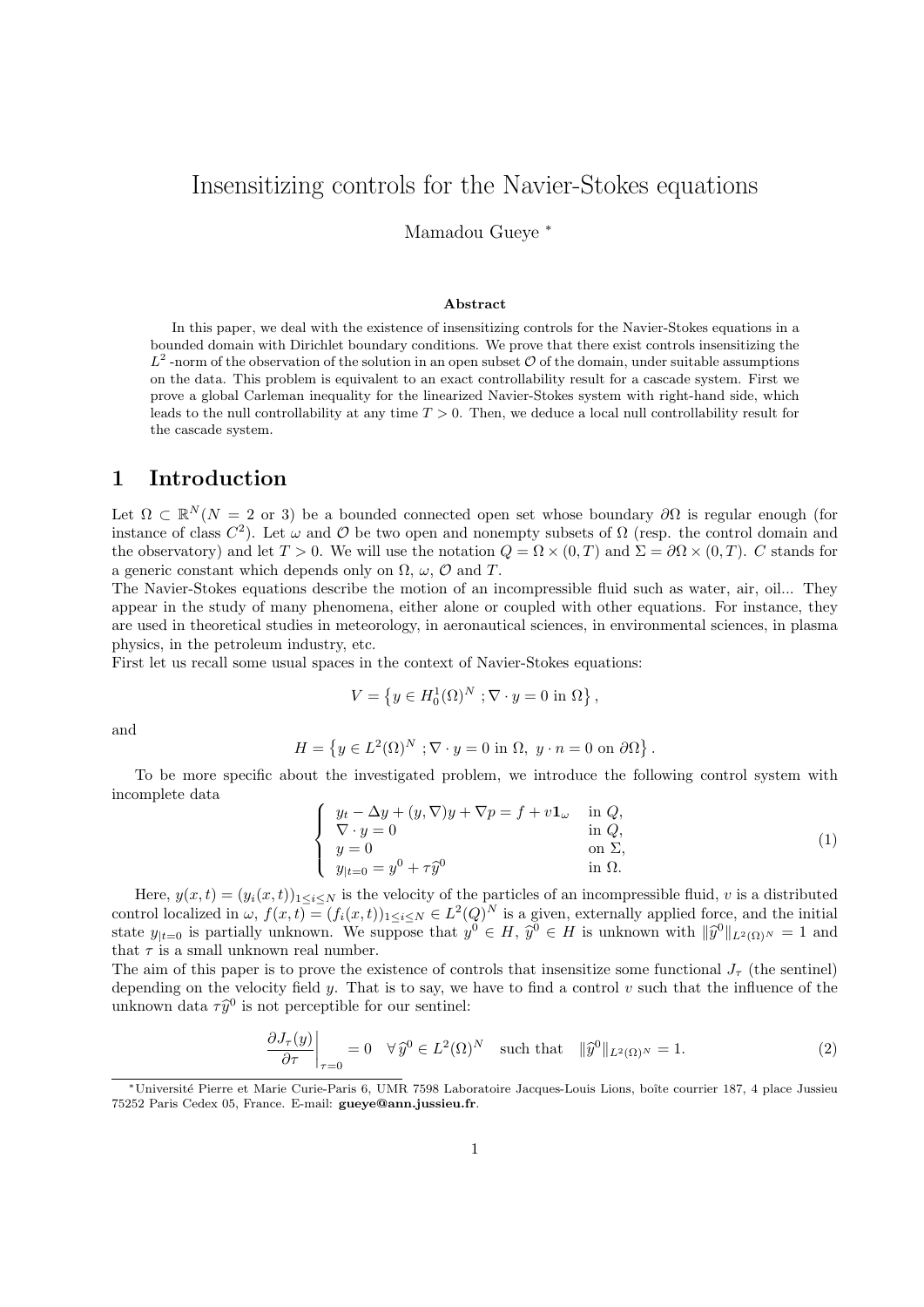In the pioneering work [21], J.-L. Lions considers this kind of problem and introduces many related questions. One of these questions, in non-classical terms, was the existence of insensitizing controls for the Navier-Stokes equations (see [21], page 56).

In the literature the usual sentinel is given by the square of the local  $L^2$ -norm of the state variable y (see  $[3]$ ,  $[20]$ ,  $[23]$ ), on which we will be interested here:

$$
J_{\tau}(y) = \frac{1}{2} \iint\limits_{\mathcal{O} \times (0,T)} |y|^2 dxdt.
$$
 (3)

However, in [16], the author considers the gradient of the state for a linear heat system with potentials and more recently in [17] the same author treats the case of the curl of the solution for a Stokes system. Here we will focus on the nonlinear control problem of insensitizing the Navier-Stokes equations.

The special form of the sentinel  $J_{\tau}$  allows us to reformulate our insensitizing problem as a controllability problem of a cascade system (for more details, see [3], for instance). In particular, condition (2) is equivalent to  $z_{t=0} = 0$  in  $\Omega$ , where z together with w solves the following coupled system:

$$
\begin{cases}\nw_t - \Delta w + (w, \nabla)w + \nabla p^0 = f + v\mathbf{1}_{\omega}, \nabla \cdot w = 0 & \text{in } Q, \\
-z_t - \Delta z + (z, \nabla^t)w - (w, \nabla)z + \nabla q = w\mathbf{1}_{\mathcal{O}}, \nabla \cdot z = 0 & \text{in } Q, \\
w = z = 0 & \text{on } \Sigma, \\
w_{|t=0} = y^0, \ z_{|t=T} = 0 & \text{in } \Omega.\n\end{cases}
$$
\n(4)

Here,  $(w, p^0)$  is the solution of system (1) for  $\tau = 0$ , the equation of z corresponds to a formal adjoint of the equation satisfied by the derivative of y with respect to  $\tau$  at  $\tau = 0$  (see (6) below) and we have denoted

$$
((z, \nabla^t)w)_i = \sum_{j=1}^N z_j \partial_i w_j \quad i = 1, \dots, N.
$$

Indeed, differentiating y solution of (1) with respect to  $\tau$  and evaluating it at  $\tau = 0$ , condition (2) reads

$$
\iint\limits_{\mathcal{O}\times(0,T)} w y_{\tau} \mathrm{d}x \mathrm{d}t = 0 \quad \forall \widehat{y}^{0} \in L^{2}(\Omega)^{N} \quad \text{such that} \quad \|\widehat{y}^{0}\|_{L^{2}(\Omega)^{N}} = 1,
$$
\n(5)

where  $y_{\tau}$  is the derivative of y solution of (1) at  $\tau = 0$ . Then,  $y_{\tau}$  solves

$$
\begin{cases}\n y_{\tau,t} - \Delta y_{\tau} + (y_{\tau}, \nabla)y + (y, \nabla)y_{\tau} + \nabla p_{\tau} = 0 & \text{in } Q, \\
 \nabla \cdot y_{\tau} = 0 & \text{in } Q, \\
 y_{\tau} = 0 & \text{on } \Sigma, \\
 y_{\tau|t=0} = \hat{y}^{0} & \text{in } \Omega.\n\end{cases}
$$
\n(6)

Hence, substituting  $w_1$ <sup>o</sup> by the left-hand side of the equation of z in (4) and integrating by parts we obtain

$$
\int_{\Omega} z_{|t=0} \widehat{y}^0 dx = \iint_{\mathcal{O}\times(0,T)} wy_{\tau} dxdt \quad \forall \widehat{y}^0 \in L^2(\Omega)^N \quad \text{such that} \quad \|\widehat{y}^0\|_{L^2(\Omega)^N} = 1. \tag{7}
$$

We will prove the following controllability result for system  $(4)$ :

**Theorem 1.1.** Let  $m > 5$  be a real number and  $y^0 = 0$ . Assume that  $\omega \cap \mathcal{O} \neq \emptyset$ . Then, there exist  $\delta > 0$ and  $C^* > 0$  depending on  $\omega$ ,  $\Omega$ ,  $\mathcal O$  and  $T$  such that for any  $f \in L^2(Q)^N$  satisfying  $||e^{C^{*}/t^m}f||_{L^2(Q)^N} < \delta$ , there exists a control  $v \in L^2(\omega \times (0,T))^N$  and a corresponding solution  $(w, z)$  to  $(4)$  satisfying  $z_{|t=0} = 0$  in Ω.

**Remark 1.1.** Furthermore, in addition to insensitizing the functional  $J_{\tau}$  one can steer the state w to 0 at time  $t = T$  just by paying an extra condition on f at time  $t = T$ 

$$
||e^{C_{\star}/t^{m}(T-t)^{m}}f||_{L^{2}(Q)^{N}}<+\infty,
$$
\n(8)

for a constant  $C_{\star}$  that maybe different to the one given in Theorem 1.1.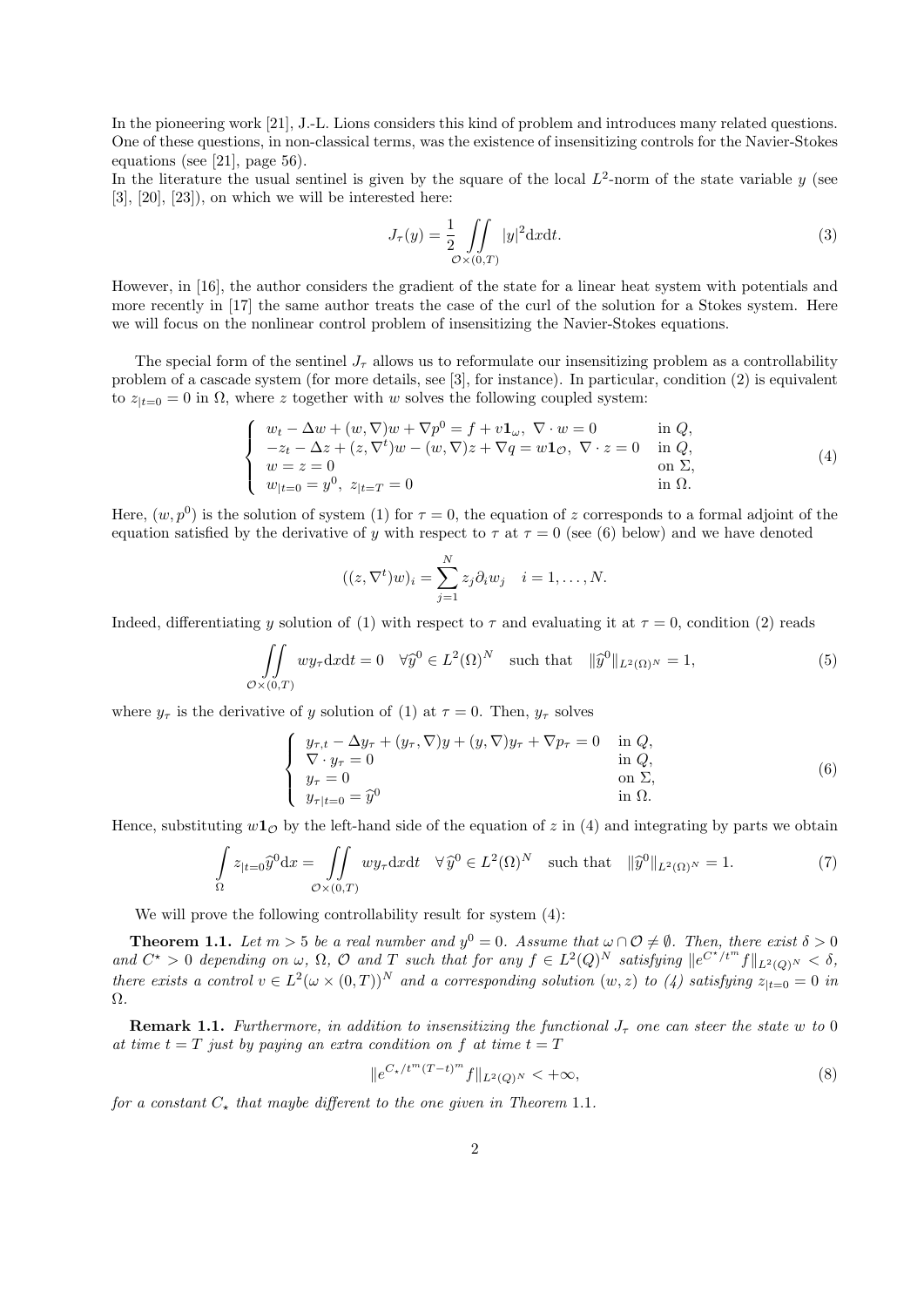**Remark 1.2.** The condition  $y_0 = 0$  in the main theorem is due to the fact that the first equation in (4) is forward and the second one is backward in time. Most of the insensitizing works in the parabolic case, even for linear equations, assume this condition on the initial data. A study of the possible initial conditions which can be insensitized is made for the heat equation in [9]. This work suggests that the answer is not obvious.

As announced, we have the following result.

**Corollary 1.** There exists insensitizing controls v for the functional  $J_{\tau}$  given by (3).

Before going further, let us recall some of the results avalaible in the literature. Most known results concerning insensitizing controls are for parabolic systems. Nevertheless, one can cite the results in [6] for the 1-D wave equation. In [23], the controllability of more general coupled wave equations is studied.

In order to get rid of the condition  $y^0 = 0$ , in [3], the authors consider  $\epsilon$ -insensitizing controls (i.e., v such that  $|\partial_\tau J_\tau(y)|_{\tau=0} \leq \epsilon$  for all  $\epsilon > 0$ ) for the semilinear heat system, with  $C^1$  and globally Lipschitz nonlinearities, and prove that this condition is equivalent to an approximate controllability result for a cascade system which is established therein. In [9], condition  $y^0 = 0$  has been removed for the linear heat equation when  $\mathcal{O} \subset \omega$  and when  $\mathcal{O} = \Omega$ , if this is not the case, some negative results are also given. In [8], the author proves the existence of insensitizing controls for the same semilinear heat system. This last result is extended in [4] to super-linear nonlinearities.

For parabolic systems arising from fluids dynamics the first attempt to treat the insensitizing problem is [11] for a large scale ocean circulation model (linear). In [17], as we have already mentioned, the author treats both the case of a sentinel given by  $L^2$ -norm of the state and  $L^2$ -norm of the curl of the state of a linear Stokes system.

As long as insensitizing controls have been considered the condition  $\omega \cap \mathcal{O} \neq \emptyset$  has always been imposed. But, from [7] and [22], we see that this is not a necessary condition for  $\epsilon$ -insensitizing controls. For instance, the authors have proved in [22] that there exists  $\epsilon$ -insensitizing controls of  $J_{\tau}$  for linear heat equations with no intersecting observation and control regions in one space dimension using the spectral theory.

Furthermore, the insensitizing problem, as we have seen in this special case, is directly related to control problems for coupled systems. In particular, one could ask whether it is possible to control both states of a coupled system just by acting on one equation. In this spirit, the authors in [5] show some controllability results for the Navier-Stokes equations with controls having a vanishing component. In [17] and [16], as well as some insensitizing problems, the author studied this problem respectively for Stokes and heat systems in a more general framework. Also, for more general coupled parabolic systems with only one control force, some results are available in [15] and [2].

Finally, recently in [25] the existence of insensitizing controls for a forward stochastic heat equation was proved by means of some global Carleman estimates.

The rest of the paper is organized as follows. In Section 2 we give some results which will be useful for our purpose. In Section 3 we prove the Carleman estimate. In Section 4 we treat the linear case. Finally, in Section 5 we prove Theorem 1.1.

### 2 Technical results

In the context of the null controllability analysis of parabolic systems, Carleman estimates are a very powerful tool (see [14],[18],[13],...). In order to state our Carleman estimate we need to define some weight functions. Let  $\omega_0$  be a nonempty open subset of  $\omega \cap \mathcal{O}$ , and set :

$$
\alpha_m(x,t) = \frac{\exp(\lambda k \frac{m+1}{m} || \eta^0 ||_\infty) - \exp \lambda(k || \eta^0 ||_\infty + \eta^0(x))}{t^m (T-t)^m}, \quad \xi_m(x,t) = \frac{\exp \lambda(k || \eta^0 ||_\infty + \eta^0(x))}{t^m (T-t)^m}, \quad (9)
$$

for some parameter  $\lambda > 0$ . Here,  $m > 4$  and  $k > m$  are fixed and  $\eta^0 \in C^2(\overline{\Omega})$  stands for a function that satisfies :

 $|\nabla \eta^0| \ge K > 0$  in  $\Omega \setminus \overline{\omega}_0$ ,  $\eta^0 > 0$  in  $\Omega$  and  $\eta^0 = 0$  on  $\partial \Omega$ . (10)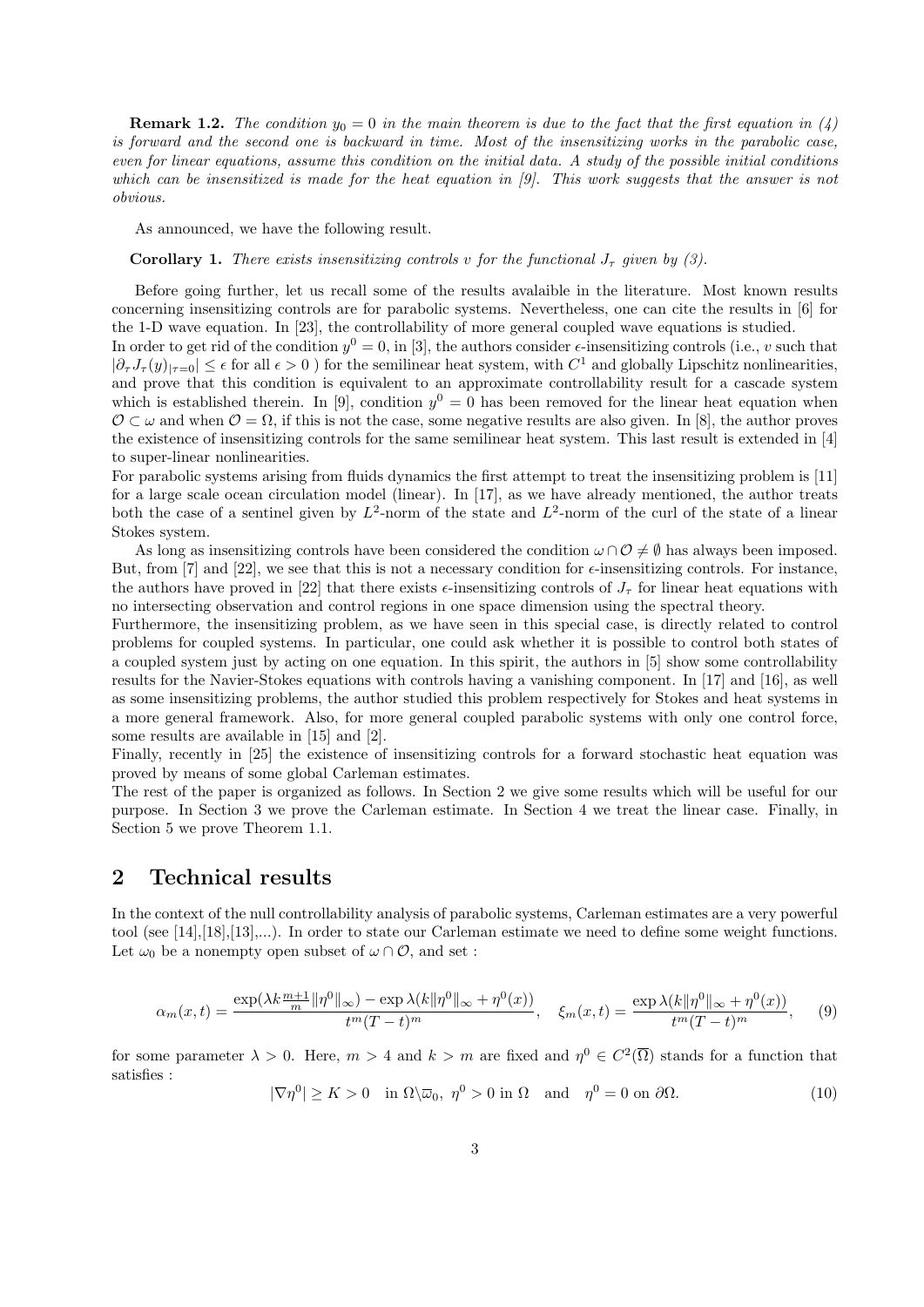The proof of the existence of such a function  $\eta_0$  can be found in [14]. This kind of weight functions was also used in [18]. In the sequel, for convenience, we will fix  $m = 5$  and  $k = 10$ . Thus, our weight functions read

$$
\alpha(x,t) = \frac{\exp(12\lambda \|\eta^0\|_{\infty}) - \exp\lambda(10\|\eta^0\|_{\infty} + \eta^0(x))}{t^5(T-t)^5}, \quad \xi(x,t) = \frac{\exp\lambda(10\|\eta^0\|_{\infty} + \eta^0(x))}{t^5(T-t)^5}
$$
(11)

and we shall use the notation

α

$$
\alpha^*(t) = \max_{x \in \overline{\Omega}} \alpha(x, t), \quad \widehat{\alpha}(t) = \min_{x \in \overline{\Omega}} \alpha(x, t), \quad \xi^*(t) = \min_{x \in \overline{\Omega}} \xi(x, t), \quad \widehat{\xi}(t) = \max_{x \in \overline{\Omega}} \xi(x, t). \tag{12}
$$

We also introduce the following quantities:

$$
I_0(s,\lambda;u) = s^3 \lambda^4 \iint\limits_Q e^{-2s\alpha} \xi^3 |u|^2 dx dt + s\lambda^2 \iint\limits_Q e^{-2s\alpha} \xi |\nabla u|^2 dx dt, \tag{13}
$$

$$
I_1(s,\lambda;u) = s^3\lambda^4 \iint\limits_Q e^{-5s\alpha} \xi^3 |u|^2 dxdt + s\lambda^2 \iint\limits_Q e^{-5s\alpha} \xi |\nabla u|^2 dxdt + s^{-1} \iint\limits_Q e^{-5s\alpha} (\xi)^{-1} |\Delta u|^2 dxdt, \quad (14)
$$

$$
\widetilde{I}(s,\lambda;u) = s^3 \lambda^4 \iint\limits_{Q} e^{-2s\alpha} e^{-2s\alpha^*} \xi^3 |u|^2 dx dt + s\lambda^2 \iint\limits_{Q} e^{-2s\alpha} e^{-2s\alpha^*} \xi |\nabla u|^2 dx dt, \tag{15}
$$

for some parameter  $s > 0$ .

First we state a Carleman-type estimate which holds for energy solutions of heat equations with nonhomogeneous Neumann boundary conditions:

**Lemma 2.1.** Let us assume that  $u^0 \in L^2(\Omega)$ ,  $f_1 \in L^2(Q)$ ,  $f_2 \in L^2(Q)^N$ ,  $f_3 \in L^2(\Sigma)$ . Then, there exists a constant  $C(\Omega, \omega_0) > 0$  such that the (weak) solution of

$$
\begin{cases}\n u_t - \Delta u = f_1 + \nabla \cdot f_2 & \text{in } Q, \\
 \frac{\partial u}{\partial n} + f_2 \cdot n = f_3 & \text{on } \Sigma, \\
 u_{|t=0} = u^0 & \text{in } \Omega,\n\end{cases}
$$
\n(16)

satisfies

$$
I_0(s,\lambda;u) \le C \left( s^3 \lambda^4 \iint\limits_{\omega_0 \times (0,T)} e^{-2s\alpha} \xi^3 |u|^2 dx dt + \iint\limits_Q e^{-2s\alpha} |f_1|^2 dx dt + s \lambda \iint\limits_{\Sigma} e^{-2s\alpha} \xi^2 |f_2|^2 dx dt + s \lambda \iint\limits_{\Sigma} e^{-2s\alpha} \xi^* |f_3|^2 d\sigma dt \right), \quad (17)
$$

for any  $\lambda \ge C$  and  $s \ge C(T^9 + T^{10})$ .

In a similar form, this lemma was proved in [12], but with the weight defined in (9) for  $m = 1$ . In order to prove Lemma 2.1, one can follow the steps of the proof in [12], just taking into account that

$$
|\alpha_t| \le KT \xi^{6/5}, \quad |\alpha_t^*| \le KT (\xi^*)^{6/5}, \quad |\alpha_{tt}| \le KT^2 \xi^{7/5}, \quad \text{and} \quad |\alpha_{tt}^*| \le KT^2 (\xi^*)^{7/5},
$$
 (18)

for some constant K independent of  $s$ ,  $\lambda$  and T.

The second estimate we give here holds for solutions of Stokes systems with homogeneous Dirichlet boundary conditions: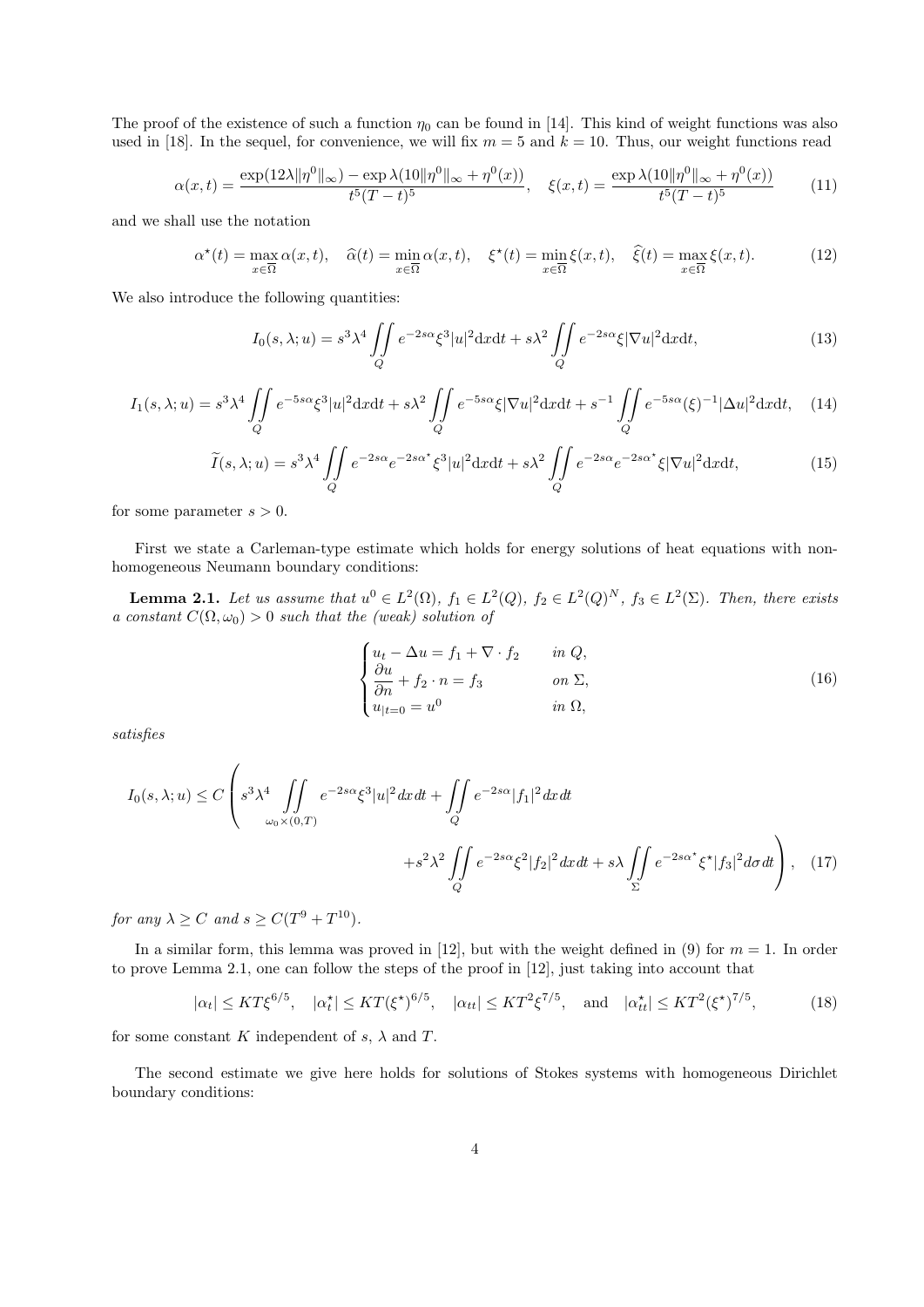**Lemma 2.2.** Let us assume that  $u^0 \in V$ ,  $f_4 \in L^2(Q)^N$ . Then, there exists a constant  $C(\Omega, \omega_0) > 0$  such that the solution  $(u, p) \in (L^2(0,T; H^2(\Omega)^N \cap V) \cap L^{\infty}(0,T; V) \times L^2(0,T; H^1(\Omega)),$  with  $\int p(t,x)dx = 0$ , of  $\omega_0$ 

$$
\begin{cases} u_t - \Delta u + \nabla p = f_4, \nabla \cdot u = 0 & \text{in } Q, \\ u = 0 & \text{on } \Sigma, \\ u_{|t=0} = u^0 & \text{in } \Omega, \end{cases}
$$
 (19)

satisfies

$$
I_0(s,\lambda;u) \le C \left( s^{16} \lambda^{40} \iint\limits_{\omega_0 \times (0,T)} e^{-8s\widehat{\alpha} + 6s\alpha^*} (\widehat{\xi})^{16} |u|^2 dx dt + s^{15/2} \lambda^{20} \iint\limits_Q e^{-4s\widehat{\alpha} + 2s\alpha^*} (\widehat{\xi})^{15/2} |f_4|^2 dx dt \right), \tag{20}
$$

for any  $\lambda \ge C$  and  $s \ge C(T^5 + T^{10})$ .

This lemma, for the weight defined in (9) with  $m = 4$ , is the main result in [13]. Again, in order to prove it one can follow the steps of the proof in [13], keeping in mind estimates (18).

The next result concerns the regularity of the solutions to the Stokes system which can be found in [19] (see also [24]):

**Lemma 2.3.** For every  $T > 0$  and every  $f \in L^2(Q)^N$ , there exists a unique solution

 $u \in L^2(0,T;H^2(\Omega)^N) \cap L^{\infty}(0,T;V) \cap H^1(0,T;H)$ 

to the Stokes system

$$
\begin{cases}\n u_t - \Delta u + \nabla p = f & \text{in } Q, \\
 \nabla \cdot u = 0 & \text{in } Q, \\
 u = 0 & \text{on } \Sigma, \\
 u(0) = 0 & \text{in } \Omega,\n\end{cases}
$$
\n(21)

for some  $p \in L^2(0,T;H^1(\Omega))$ , and there exists a constant  $C > 0$  depending only on  $\Omega$  such that

$$
||u||_{L^{2}(0,T;H^{2}(\Omega)^{N})}^{2} + ||u||_{L^{\infty}(0,T;V)}^{2} + ||u||_{H^{1}(0,T;L^{2}(\Omega)^{N})}^{2} \leq C||f||_{L^{2}(Q)^{N}}^{2}.
$$
\n(22)

To finish, we give further regularity result which will be very useful for our purpose.

**Lemma 2.4.** Let  $a \in \mathbb{R}$  and  $B \in \mathbb{R}^N$  be constant and let us assume that  $f \in L^2(0,T;V)$ . Then, there exists a unique solution  $u \in L^2(0,T;H^3(\Omega)^N \cap V) \cap H^1(0,T;V)$ , together with some p, to the Stokes system

$$
\begin{cases}\n u_t - \Delta u + au + B \cdot \nabla u + \nabla p = f, \nabla \cdot u = 0 & \text{in } Q, \\
 u = 0 & \text{on } \Sigma, \\
 u_{|t=0} = 0 & \text{in } \Omega,\n\end{cases}
$$
\n(23)

and there exists a constant  $C > 0$  such that

$$
||u||_{L^{2}(0,T;H^{3}(\Omega)^{N})} + ||u||_{H^{1}(0,T;H^{1}(\Omega)^{N})} \leq C||f||_{L^{2}(0,T;H^{1}(\Omega)^{N})}.
$$
\n(24)

This result can be found in [19]. A proof is also given in [17].

### 3 Carleman Estimate

In this section, we will prove a Carleman estimate which leads to an observability inequality, which in turn implies the null controllability of a linear system, similar to the linearized system associated to (4). This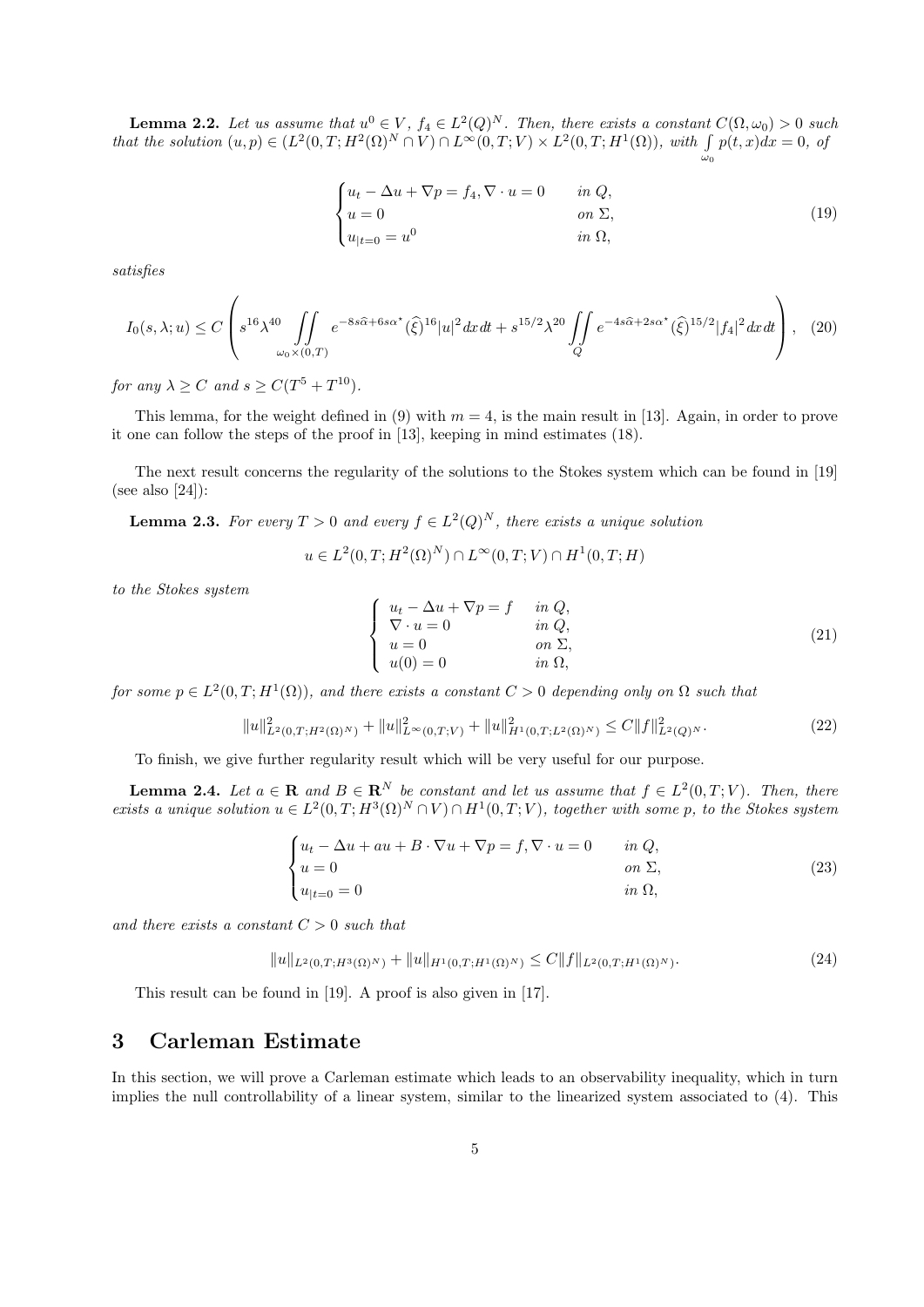inequality will be the main tool in the proof of Theorem 1.1. Here, we consider the following coupled Stokes system :

$$
\begin{cases}\n-\varphi_t - \Delta \varphi + \nabla \pi = \psi \mathbf{1}_{\mathcal{O}} + g_0, \nabla \cdot \varphi = 0 & \text{in } Q, \\
\psi_t - \Delta \psi + \nabla \kappa = g_1, \nabla \cdot \psi = 0 & \text{in } Q, \\
\varphi = \psi = 0 & \text{on } \Sigma, \\
\varphi|_{t=T} = \varphi_0, \psi_{|t=0} = \psi_0 & \text{in } \Omega,\n\end{cases}
$$
\n(25)

where  $g_0, g_1 \in L^2(Q)^N$  and  $\psi_0, \varphi_0 \in H$ .

System (25) is the non-homogeneous formal adjoint of the linearized of (4) around (0, 0). We will be led to prove, for an open set  $\omega_0 \subset \mathcal{O} \cap \omega$ , the following kind of observability inequality for (25):

$$
\iint\limits_{Q} e^{-C_1/t^m} (|\varphi|^2 + |\psi|^2) \mathrm{d}x \mathrm{d}t \le C \left( \iint\limits_{\omega_0 \times (0,T)} |\varphi|^2 \mathrm{d}x \mathrm{d}t + \iint\limits_{Q} e^{-C_2/t^m} (|g_0|^2 + |g_1|^2) \mathrm{d}x \mathrm{d}t \right), \tag{26}
$$

for some  $m > 0$  and certain positive constants C, C<sub>1</sub>, C<sub>2</sub> depending on  $\Omega$ ,  $\omega_0$  and T but independent of  $\psi_0$  and  $\varphi_0$ . To prove such an inequality, usually, we use a combination of observability inequalities for both  $\varphi$  and  $\psi$  and try to eliminate the local term in  $\psi$ . Even in the simpler situation of the Stokes system  $(g_0 \equiv g_1 \equiv 0)$ , due to the pressure term, one cannot expect to achieve such an objective this way (see [17], for an explanation of this fact).

We will prove the following result:

**Theorem 3.1.** Assume that  $\omega \cap \mathcal{O} \neq \emptyset$ . Then, there exists a constant  $C > 0$  which depends on  $\Omega$ ,  $\omega$ ,  $\mathcal{O}$ and T such that

$$
\widetilde{I}(s,\lambda;\nabla \times \psi) + I_1(s,\lambda;\varphi) \le C \left( s^{15} \lambda^{16} \iint\limits_{\omega_0 \times (0,T)} e^{-4s\alpha^* + s\alpha} \xi^{15} |\varphi|^2 dx dt \right. \\
\left. + s^5 \lambda^6 \iint\limits_Q e^{-2s\alpha^* - 2s\alpha} \xi^5 |g_0|^2 dx dt + \iint\limits_Q e^{-2s\alpha^*} |g_1|^2 dx dt \right),
$$
\n(27)

for any  $\lambda \geq C$ , any  $s \geq C(T^5 + T^{10})$ , any  $\varphi_0, \psi_0 \in H$  and any  $g_0, g_1 \in L^2(Q)^N$ , where  $(\varphi, \psi)$  is the corresponding solution to (25). Recall that  $\widetilde{I}(s,\lambda;\cdot)$  and  $I_1(s,\lambda;\cdot)$  were introduced in (15) and (14) respectively and  $\omega_0 \in \omega \cap \mathcal{O}$ .

The proof of this theorem is divided in two steps. In the first step we derive a Carleman estimate for  $(\nabla \times \psi)$  with a local term in  $\omega_0$  using the fact that, applying the operator  $(\nabla \times \cdot)$  to the second equation of system (25), the resultant system can be viewed as a system of  $2N-3$  heat equations. In the second one, assuming that  $\psi$  is given, we apply the Carleman estimate for Stokes systems given in Lemma 2.2. Finally we combine these two estimates and eliminate the local term in  $(\nabla \times \psi)$  using the fact that  $\omega_0 \subset \mathcal{O} \cap \omega$ . Each step will be proved in a separate paragraph.

#### 3.1 Carleman estimate for  $\psi$

Observe that the equation of  $\psi$  is independent of  $\varphi$ :

$$
\begin{cases}\n\psi_t - \Delta \psi + \nabla \kappa = g_1, \nabla \cdot \psi = 0 & \text{in } Q, \\
\psi = 0 & \text{on } \Sigma, \\
\psi_{|t=0} = \psi_0 & \text{in } \Omega.\n\end{cases}
$$
\n(28)

A Carleman inequality for  $(\nabla \times \psi)$  has been established in [17] but for  $g_1 \equiv 0$ . The same analysis as in [17] no longer holds here since  $(\nabla \times g_1) \notin L^2(Q)^{2N-3}$ . In order to get around this difficulty, we split  $\psi$  (up to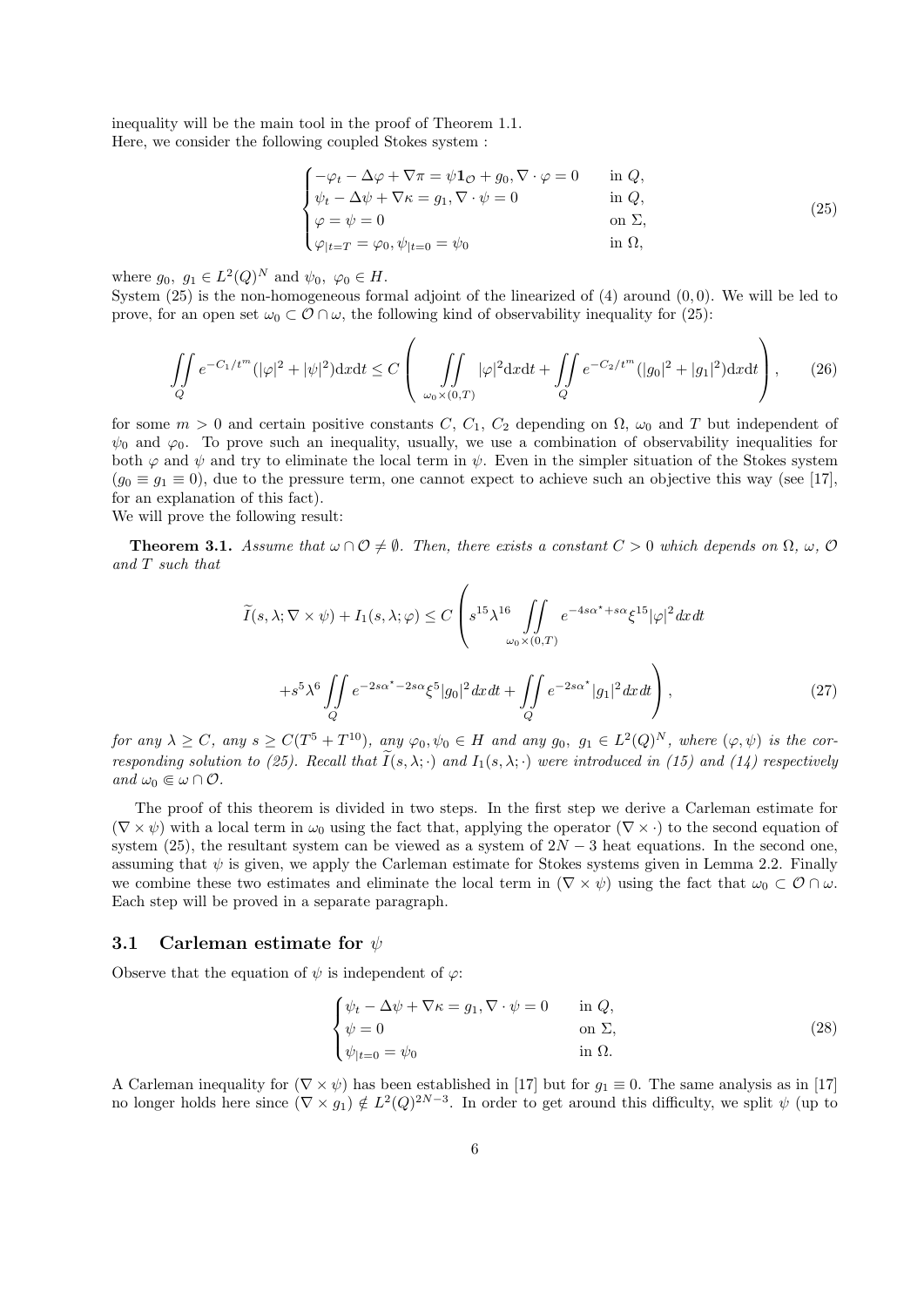a weight function) into two solutions of Stokes systems. Then, we apply to the more regular one the same analysis than in [17] and classical regularity estimates for the Stokes system to the other one. For system (28), we can prove the following result:

**Proposition 3.1.** There exists a positive constant C depending on  $\Omega$  and  $\omega_0$  such that

$$
\widetilde{I}(s,\lambda;\nabla \times \psi) \le C \left( s^3 \lambda^4 \iint\limits_{\omega_0 \times (0,T)} e^{-2s\alpha} e^{-2s\alpha^*} \xi^3 |\nabla \times \psi|^2 dx dt + \iint\limits_Q e^{-2s\alpha^*} |g_1|^2 dx dt \right),
$$
\n(29)

for any  $\lambda \ge C$  and  $s \ge C(T^5 + T^{10})$ . Recall that  $\tilde{I}(s, \lambda; \cdot)$  was defined in (15).

Remark 3.1. The jump in the weight functions between the left hand side and the global term in the right hand side is quite important. It can be interesting to reduce this jump. To do so see the proof below.

**Proof of Proposition 3.1.** Since  $\psi_0 \in H$  and  $g_1 \in L^2(Q)^N$ , there exists a unique solution  $(\psi, \kappa) \in$  $L^2(0,T;V) \times D'(Q)$  of system (28). Now, let  $\rho(t) := e^{-s\alpha^*(t)} \in C^1([0,T])$ . Then, since  $\rho$  verifies  $\rho(0) = 0$ ,  $(\psi^*, \kappa^*) := (\rho \psi, \rho \kappa)$  solves the system

$$
\begin{cases}\n\psi_t^* - \Delta \psi^* + \nabla \kappa^* = \rho g_1 + \rho_t \psi, \nabla \cdot \psi^* = 0 & \text{in } Q, \\
\psi^* = 0 & \text{on } \Sigma, \\
\psi_{|t=0}^* = 0 & \text{in } \Omega.\n\end{cases}
$$
\n(30)

We decompose  $(\psi^*, \kappa^*)$  as follows :  $(\psi^*, \kappa^*) = (\hat{\psi}, \hat{\kappa}) + (\tilde{\psi}, \tilde{\kappa})$ , where  $(\hat{\psi}, \hat{\kappa})$  and  $(\tilde{\psi}, \tilde{\kappa})$  solve respectively

$$
\begin{cases}\n\widetilde{\psi}_t - \Delta \widetilde{\psi} + \nabla \widetilde{\kappa} = \rho g_1, \nabla \cdot \widetilde{\psi} = 0 & \text{in } Q, \\
\widetilde{\psi} = 0 & \text{on } \Sigma, \\
\widetilde{\psi}_{|t=0} = 0 & \text{in } \Omega,\n\end{cases}
$$
\n(31)

and

$$
\begin{cases}\n\widehat{\psi}_t - \Delta \widehat{\psi} + \nabla \widehat{\kappa} = \rho_t \psi, \nabla \cdot \widehat{\psi} = 0 & \text{in } Q, \\
\widehat{\psi} = 0 & \text{on } \Sigma, \\
\widehat{\psi}_{|t=0} = 0 & \text{in } \Omega.\n\end{cases}
$$
\n(32)

We apply the operator  $(\nabla \times \cdot)$  to the Stokes system satisfied by  $\hat{\psi}$ ,

$$
(\nabla \times \widehat{\psi})_t - \Delta(\nabla \times \widehat{\psi}) = \nabla \times (\rho_t \psi) \quad \text{in } Q.
$$

Observe that we do not have any boundary conditions for  $(\nabla \times \hat{\psi})$ . Nevertheless, we can apply Lemma 2.1:

$$
I_0(s,\lambda;\nabla \times \widehat{\psi}) \le C \left( s^3 \lambda^4 \iint\limits_{\omega_0 \times (0,T)} e^{-2s\alpha} \xi^3 |\nabla \times \widehat{\psi}|^2 \mathrm{d}x \mathrm{d}t + \iint\limits_Q e^{-2s\alpha} (e^{-s\alpha^*})_t^2 |\nabla \times \psi|^2 \mathrm{d}x \mathrm{d}t + s\lambda \iint\limits_{\Sigma} e^{-2s\alpha^*} \xi^* \left| \frac{\partial (\nabla \times \widehat{\psi})}{\partial n} \right|^2 \mathrm{d}\sigma \mathrm{d}t \right),
$$
\n(33)

for any  $\lambda \ge C$  and  $s \ge C(T^9 + T^{10})$ . We recall that  $|\alpha_t^{\star}| \leq CT(\xi^{\star})^{6/5}$  (see (18)), so

$$
\iint\limits_{Q} e^{-2s\alpha} ((e^{-s\alpha^*})_t)^2 |\nabla \times \psi|^2 \mathrm{d}x \mathrm{d}t \leq Cs^2 T^2 \iint\limits_{Q} e^{-2s\alpha} e^{-2s\alpha^*} (\xi^*)^{12/5} |\nabla \times \psi|^2 \mathrm{d}x \mathrm{d}t,\tag{34}
$$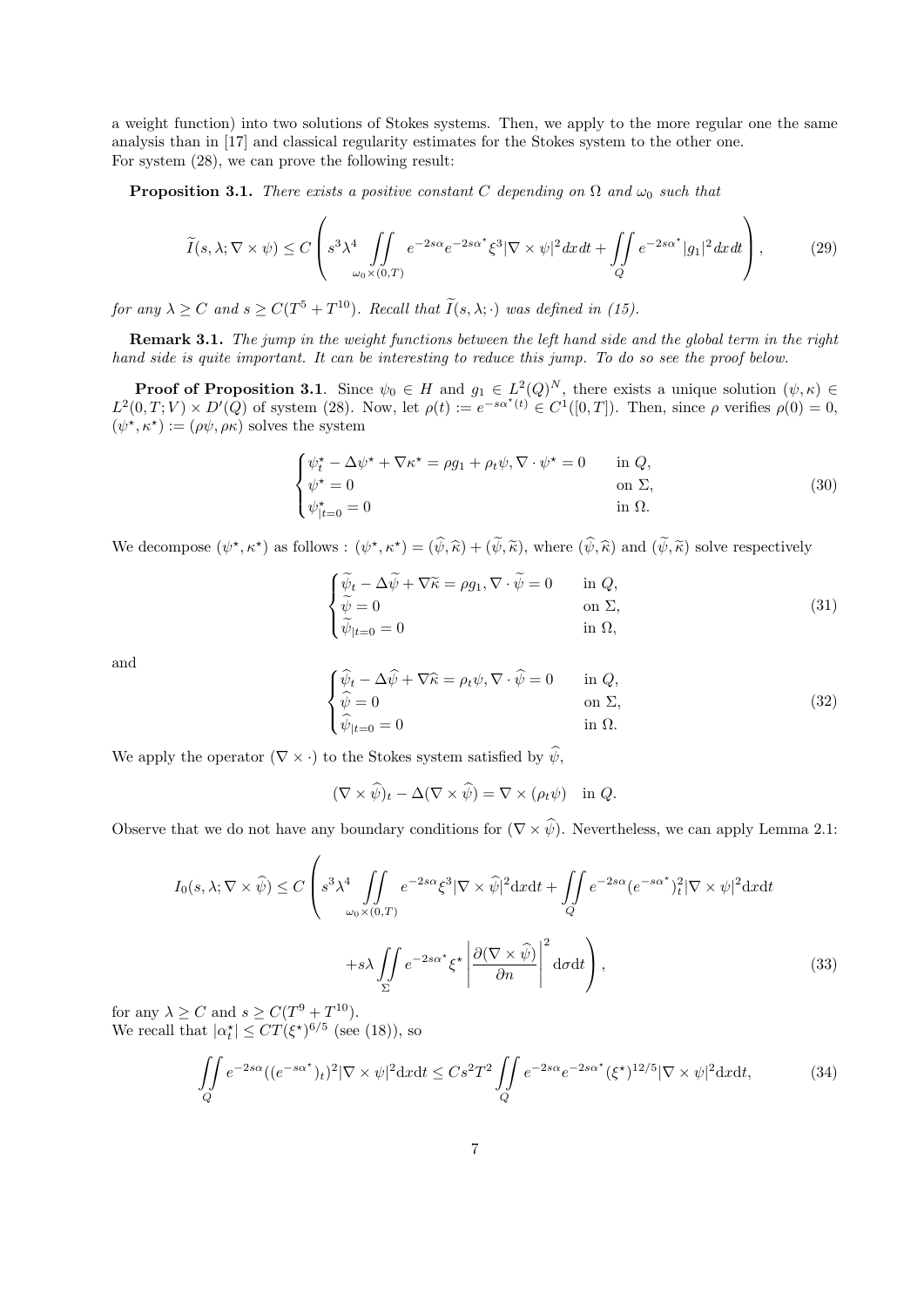which will be absorded later on.

Now, using that  $\hat{\psi} = \psi^* - \tilde{\psi}$  and taking into account that  $(a - b)^2 \ge \frac{a^2}{2} - b^2$ , we obtain:

$$
I_0(s,\lambda;\nabla \times \widehat{\psi}) \ge \frac{1}{2}s^3\lambda^4 \iint_Q e^{-2s\alpha}\xi^3 |\nabla \times \psi^*|^2 dxdt + \frac{1}{2}s\lambda^2 \iint_Q e^{-2s\alpha}\xi |\nabla(\nabla \times \psi^*)|^2 dxdt \qquad (35)
$$

$$
-s^3\lambda^4 \iint_Q e^{-2s\alpha}\xi^3 |\nabla \times \widetilde{\psi}|^2 dxdt - s\lambda^2 \iint_Q e^{-2s\alpha}\xi |\nabla(\nabla \times \widetilde{\psi})|^2 dxdt.
$$

Observe that the first term in the right-hand side of (35) absorbs (34) as long as  $\lambda \geq 1$  and  $s \geq CT^8$ . We turn to the equation satisfied by  $\tilde{\psi}$ . Using regularity results for system (31), (see [24], Proposition 2.2) we deduce that

$$
s^3 \lambda^4 \iint\limits_Q e^{-2s\alpha} \xi^3 |\nabla \times \widetilde{\psi}|^2 dx dt \le C \iint\limits_Q |\nabla \times \widetilde{\psi}|^2 dx dt \le C \|\widetilde{\psi}\|_{L^2(0,T;H^1(\Omega)^N)}^2 \le C \iint\limits_Q e^{-2s\alpha^*} |g_1|^2 dx dt, \tag{36}
$$

and

$$
s\lambda^2 \iint\limits_{Q} e^{-2s\alpha} \xi |\nabla(\nabla \times \tilde{\psi})|^2 dxdt \le C \iint\limits_{Q} |\nabla(\nabla \times \tilde{\psi})|^2 dxdt \le C \|\tilde{\psi}\|_{L^2(0,T;H^2(\Omega)^N)}^2 \le C \iint\limits_{Q} e^{-2s\alpha^*} |g_1|^2 dxdt,
$$
\n(37)

for  $\lambda \geq C$  and  $s \geq C T^{10}$ , with possibly differents constants C. Indeed, the above constants do not depend on T for  $\lambda \geq C$  and  $s \geq CT^{10}$ .

The next step is to estimate the local term which appears in the right-hand side of (33). Again, we put  $\hat{\psi}$  in terms of  $\psi^*$  and  $\widetilde{\psi}$  :

$$
s^{3} \lambda^{4} \iint_{\omega_{0} \times (0,T)} e^{-2s\alpha} \xi^{3} |\nabla \times (\psi^{\star} - \widetilde{\psi})|^{2} dx dt \leq 2s^{3} \lambda^{4} \iint_{\omega_{0} \times (0,T)} e^{-2s\alpha} \xi^{3} |\nabla \times \psi^{\star}|^{2} dx dt
$$

$$
+ 2s^{3} \lambda^{4} \iint_{\omega_{0} \times (0,T)} e^{-2s\alpha} \xi^{3} |\nabla \times \widetilde{\psi}|^{2} dx dt.
$$

Like previously

$$
s^3 \lambda^4 \iint\limits_{\omega_0 \times (0,T)} e^{-2s\alpha} \xi^3 |\nabla \times \tilde{\psi}|^2 dx dt \leq s^3 \lambda^4 \iint\limits_Q e^{-2s\alpha} \xi^3 |\nabla \times \tilde{\psi}|^2 dx dt \leq C \iint\limits_Q e^{-2s\alpha^*} |g_1|^2 dx dt. \tag{38}
$$

At this point combining (33)-(38), we obtain

$$
\widetilde{I}(s,\lambda;\nabla \times \psi) \le C \left( s^3 \lambda^4 \iint\limits_{\omega_0 \times (0,T)} e^{-2s\alpha} \xi^3 |\nabla \times \psi^*|^2 \mathrm{d}x \mathrm{d}t + \iint\limits_Q e^{-2s\alpha^*} |g_1|^2 \mathrm{d}x \mathrm{d}t \n+ s\lambda \iint\limits_{\Sigma} e^{-2s\alpha^*} \xi^* \left| \frac{\partial (\nabla \times \widehat{\psi})}{\partial n} \right|^2 \mathrm{d}\sigma \mathrm{d}t \right),
$$
\n(39)

for any  $\lambda \ge C$  and  $s \ge C(T^5 + T^{10})$ .

The last step will be to eliminate the boundary term in the right-hand side of (39). To this end, we introduce a function  $\theta \in C^2(\overline{\Omega})$  such that

$$
\frac{\partial \theta}{\partial n} = 1 \text{ and } \theta = \text{constant on } \partial \Omega.
$$
 (40)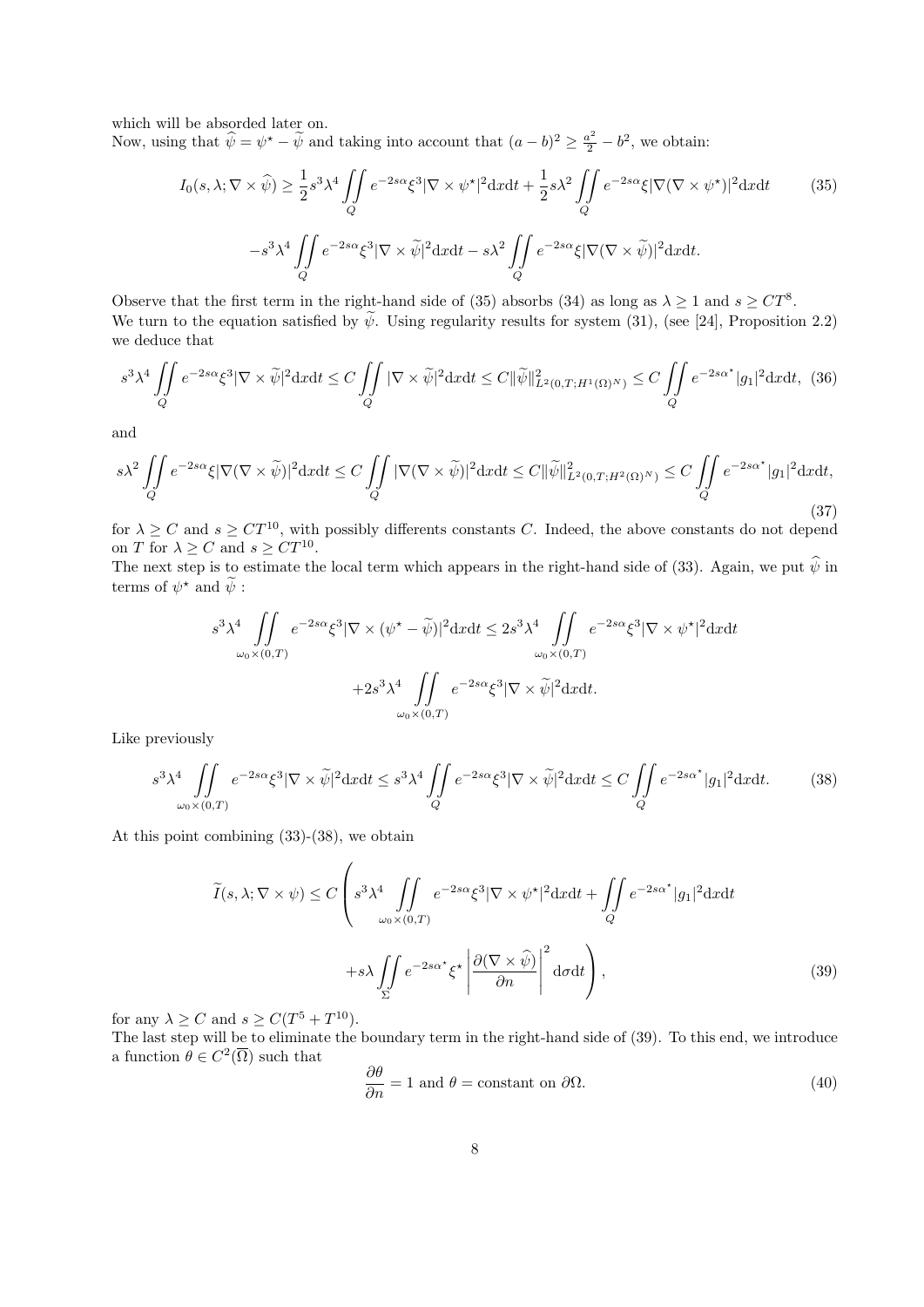Integration by parts leads to

 $+$ s

$$
s\lambda \int_{0}^{T} e^{-2s\alpha^{*}} \xi^{*} \left( \int_{\partial\Omega} \left| \frac{\partial(\nabla \times \widehat{\psi})}{\partial n} \right|^{2} d\sigma \right) dt = s\lambda \int_{0}^{T} e^{-2s\alpha^{*}} \xi^{*} \left( \int_{\Omega} \Delta(\nabla \times \widehat{\psi}) \nabla(\nabla \times \widehat{\psi}) \cdot \nabla \theta dx \right) dt
$$

$$
\lambda \int_{0}^{T} e^{-2s\alpha^{*}} \xi^{*} \left( \int_{\Omega} (\nabla \nabla \theta \nabla(\nabla \times \widehat{\psi})) \nabla(\nabla \times \widehat{\psi}) dx \right) dt + \frac{s\lambda}{2} \int_{0}^{T} e^{-2s\alpha^{*}} \xi^{*} \left( \int_{\Omega} \nabla |\nabla(\nabla \times \widehat{\psi})|^{2} \cdot \nabla \theta dx \right) dt.
$$

Thus, using Cauchy-Schwarz's inequality, the above integral can be estimate as follows

$$
s\lambda \int_{0}^{T} e^{-2s\alpha^{*}} \xi^{*} \left( \int_{\partial\Omega} \left| \frac{\partial(\nabla \times \hat{\psi})}{\partial n} \right|^{2} d\sigma \right) dt \leq C s\lambda \int_{0}^{T} e^{-2s\alpha^{*}} \xi^{*} \|\hat{\psi}\|_{H^{3}(\Omega)^{N}} \|\hat{\psi}\|_{H^{2}(\Omega)^{N}} dt.
$$
 (41)

Thanks to the interpolation inequality  $\|\widehat{\psi}\|_{H^2(\Omega)^N} \leq \|\widehat{\psi}\|_{H^1(\Omega)^N}^{1/2} \|\widehat{\psi}\|_{H^3(\Omega)^N}^{1/2}$ , we obtain

$$
s\lambda \int_{0}^{T} e^{-2s\alpha^{\star}} \xi^{\star} \|\widehat{\psi}\|_{H^{3}(\Omega)^{N}} \|\widehat{\psi}\|_{H^{2}(\Omega)^{N}} \mathrm{d}t \leq s\lambda \int_{0}^{T} e^{-2s\alpha^{\star}} \xi^{\star} \|\widehat{\psi}\|_{H^{3}(\Omega)^{N}}^{3/2} \|\widehat{\psi}\|_{H^{1}(\Omega)^{N}}^{1/2} \mathrm{d}t. \tag{42}
$$

Finally, using Young's inequality  $(ab \leq \frac{a^p}{p} + \frac{b^{p'}}{p'}$  with  $\frac{1}{p} + \frac{1}{p'} = 1$  for  $p = 4$ , the task reduces to estimate

$$
s^{5/2}\lambda \int_{0}^{T} e^{-2s\alpha^{\star}} (\xi^{\star})^{5/2} \|\widehat{\psi}\|_{H^{1}(\Omega)}^{2} \mathrm{d}t + s^{1/2}\lambda \int_{0}^{T} e^{-2s\alpha^{\star}} (\xi^{\star})^{1/2} \|\widehat{\psi}\|_{H^{3}(\Omega)}^{2} \mathrm{d}t. \tag{43}
$$

For the first term, thanks to the fact that  $\nabla \cdot \hat{\psi}(t) = 0$  in  $\Omega$  and  $\hat{\psi} = \psi^* - \tilde{\psi}$ , we have

$$
\|\widehat{\psi}(t)\|_{H^1(\Omega)^N}\leq C\|\nabla\times\widehat{\psi}(t)\|_{L^2(\Omega)^{2N-3}}\leq C\left(\|\nabla\times\widetilde{\psi}(t)\|_{L^2(\Omega)^{2N-3}}+\|\nabla\times\psi^\star(t)\|_{L^2(\Omega)^{2N-3}}\right).
$$

The first term in the right-hand side is estimated like in (36) and the second one can be absorbed by the first term in the left-hand side of (39), for  $\lambda \geq C$  and  $s \geq CT^{10}$ .

Let us estimate now the second term in (43). To this end, we introduce  $(\psi^{\circ}, \kappa^{\circ}) := (\eta(t)\hat{\psi}, \eta(t)\hat{\kappa})$ , where

$$
\eta(t) = s^{1/4} \lambda^{1/2} e^{-s\alpha^*} (\xi^*)^{1/4} \quad \text{in} \quad (0, T).
$$

Then,  $(\psi^{\circ}, \kappa^{\circ})$  fulfills

$$
\begin{cases}\n\psi_t^\circ - \Delta \psi^\circ + \nabla \kappa^\circ = \eta \rho_t \psi + \eta_t \widehat{\psi}, \nabla \cdot \psi^\circ = 0 & \text{in } Q, \\
\psi^\circ = 0 & \text{on } \Sigma, \\
\psi_{|t=0}^\circ = 0 & \text{in } \Omega.\n\end{cases}
$$
\n(44)

Let us prove that the right-hand side of this system belongs to  $L^2(0,T;V)$ . Then, we will be able to apply Lemma 2.3. For the first term in the right-hand side of (44), we use again that  $\psi$  is a divergence-free function and we get

$$
\|\eta\rho_t\psi\|_{L^2(0,T;H^1(\Omega)^N)} = \left\|\frac{\eta\rho_t\psi^\star}{\rho}\right\|_{L^2(0,T;H^1(\Omega)^N)} \leq C\left\|\frac{\eta\rho_t(\nabla\times\psi^\star)}{\rho}\right\|_{L^2(Q)^{2N-3}}.
$$

Taking into account that

$$
\left|\frac{\eta\rho_t}{\rho}\right| \le CTs^{5/4}\lambda^{1/2}e^{-s\alpha^{\star}}(\xi^{\star})^{6/5+1/4},
$$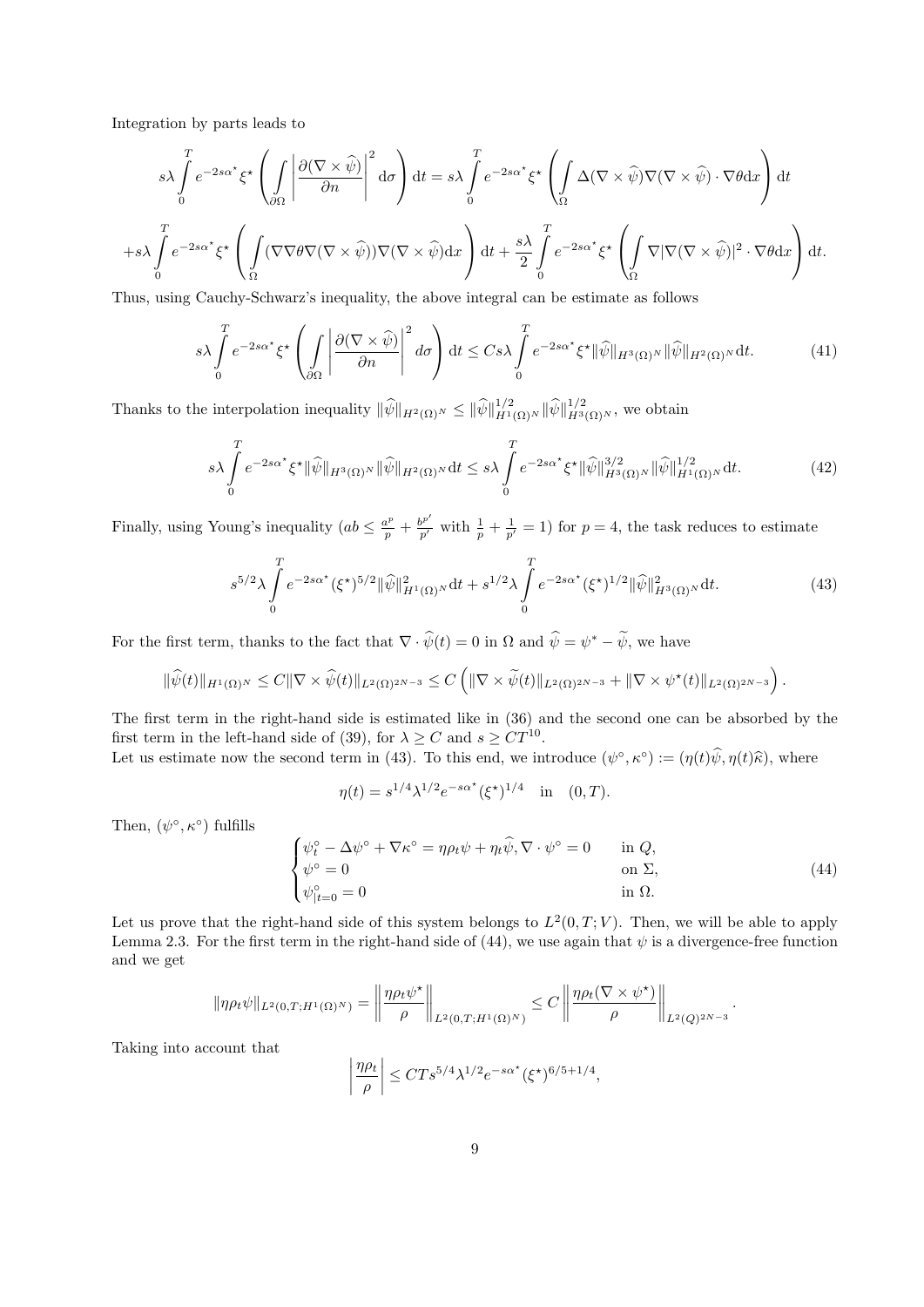for any  $s \geq C T^{10}$ , we deduce that

$$
\|\eta \rho_t \psi\|_{L^2(0,T;H^1(\Omega)^N)} \leq C T s^{5/4} \lambda^{1/2} \|e^{-s\alpha^*} (\xi^*)^{29/20} (\nabla \times \psi^*)\|_{L^2(Q)^{2N-3}}.
$$
\n(45)

Thus, the square of this last quantity is small with respect to the first term in the left-hand side of (39) by taking  $\lambda \geq 1$  and  $s \geq CT^6$ .

We turn to the second term in the right-hand side of (44). Similarly as before, we have

$$
\|\eta_t\widetilde{\psi}\|_{L^2(0,T;H^1(\Omega)^N)}\leq C\|\eta_t(\nabla\times\widetilde{\psi})\|_{L^2(Q)^{2N-3}}.
$$

Using again that  $\hat{\psi} = \psi^* - \hat{\psi}$ , we obtain

$$
\|\eta_t \widehat{\psi}\|_{L^2(0,T;H^1(\Omega)^N)} \le \|\eta_t(\nabla \times \psi^\star)\|_{L^2(Q)^{2N-3}} + \|\eta_t(\nabla \times \widetilde{\psi})\|_{L^2(Q)^{2N-3}},\tag{46}
$$

with

$$
|\eta_t| \le C T s^{5/4} \lambda^{1/2} e^{-s \alpha^{\star}} (\xi^{\star})^{29/20},
$$

for any  $s \geq C T^{10}$ .

Therefore, the first term is estimated like (45) and the second one can be estimated as in (36). Then it follows from Lemma 2.3, that the solution of (44) satisfies  $\psi^{\circ} \in L^2(0,T;H^3(\Omega)^N \cap V)$  and for all  $\varepsilon > 0$  there exists  $C_{\varepsilon} > 0$  such that

$$
\|\psi^{\circ}\|_{L^{2}(0,T;H^{3}(\Omega)^{N})}^{2} = s^{1/2}\lambda \int_{0}^{T} e^{-2s\alpha^{*}}(\xi^{*})^{1/2} \|\widehat{\psi}\|_{H^{3}(\Omega)^{N}}^{2} dt \leq \varepsilon \widetilde{I}(s,\lambda;\nabla \times \psi) + C_{\varepsilon} \iint_{Q} e^{-2s\alpha^{*}}|g_{1}|^{2} dxdt.
$$

This, combined with (39) and (41)-(43), concludes the proof of Proposition 3.1.

#### 3.2 Carleman estimate for  $\varphi$  and conclusion

Here we prove Theorem 3.1, combining the results of last section and Lemma 2.2. Assuming that  $\psi$  is given, we turn to the solution of

$$
\begin{cases}\n-\varphi_t - \Delta \varphi + \nabla \pi = \psi \mathbf{1}_{\mathcal{O}} + g_0, \nabla \cdot \varphi = 0 & \text{in } Q, \\
\varphi = 0 & \text{on } \Sigma, \\
\varphi_{|t=T} = \varphi_0 & \text{in } \Omega.\n\end{cases}
$$
\n(47)

We choose  $\pi$  such that  $\int$  $\omega_0$  $\pi(t, x)dx = 0$  and we apply the Carleman estimate given in Lemma 2.2, for the weight function  $\frac{5\alpha}{2}$  (instead of  $\alpha$ ). We obtain

$$
I_{1}(s,\lambda;\varphi) \leq C \left( s^{16} \lambda^{40} \iint\limits_{\omega_{0} \times (0,T)} e^{-20s\hat{\alpha} + 15s\alpha^{*}}(\hat{\xi})^{16} |\varphi|^{2} dxdt + s^{15/2} \lambda^{20} \iint\limits_{\mathcal{O} \times (0,T)} e^{-10s\hat{\alpha} + 5s\alpha^{*}}(\hat{\xi})^{15/2} |\psi|^{2} dxdt + s^{15/2} \lambda^{20} \iint\limits_{Q} e^{-10s\hat{\alpha} + 5s\alpha^{*}}(\hat{\xi})^{15/2} |g_{0}|^{2} dxdt \right), \tag{48}
$$

for any  $\lambda \ge C$  and  $s \ge C(T^5 + T^{10})$ , where  $I_1(s, \lambda; \cdot)$  is given by (14).

Then, the second integral in the right-hand side of (48) is bounded by  $\tilde{I}(s, \lambda; \nabla \times \psi)$  for a suitable choice of  $\lambda \ge C$  and  $s \ge CT^{10}$ . Indeed,

$$
s^{15/2}\lambda^{20}\iint\limits_{\mathcal{O}\times(0,T)}e^{-10s\widehat{\alpha}+5s\alpha^*}(\widehat{\xi})^{15/2}|\psi|^2\textrm{d}x\textrm{d}t\leq Cs^{15/2}\lambda^{20}\iint\limits_{Q}e^{-10s\widehat{\alpha}+5s\alpha^*}(\widehat{\xi})^{15/2}|\nabla\times\psi|^2\textrm{d}x\textrm{d}t\leq\epsilon\widetilde{I}(s,\lambda;\nabla\times\psi),
$$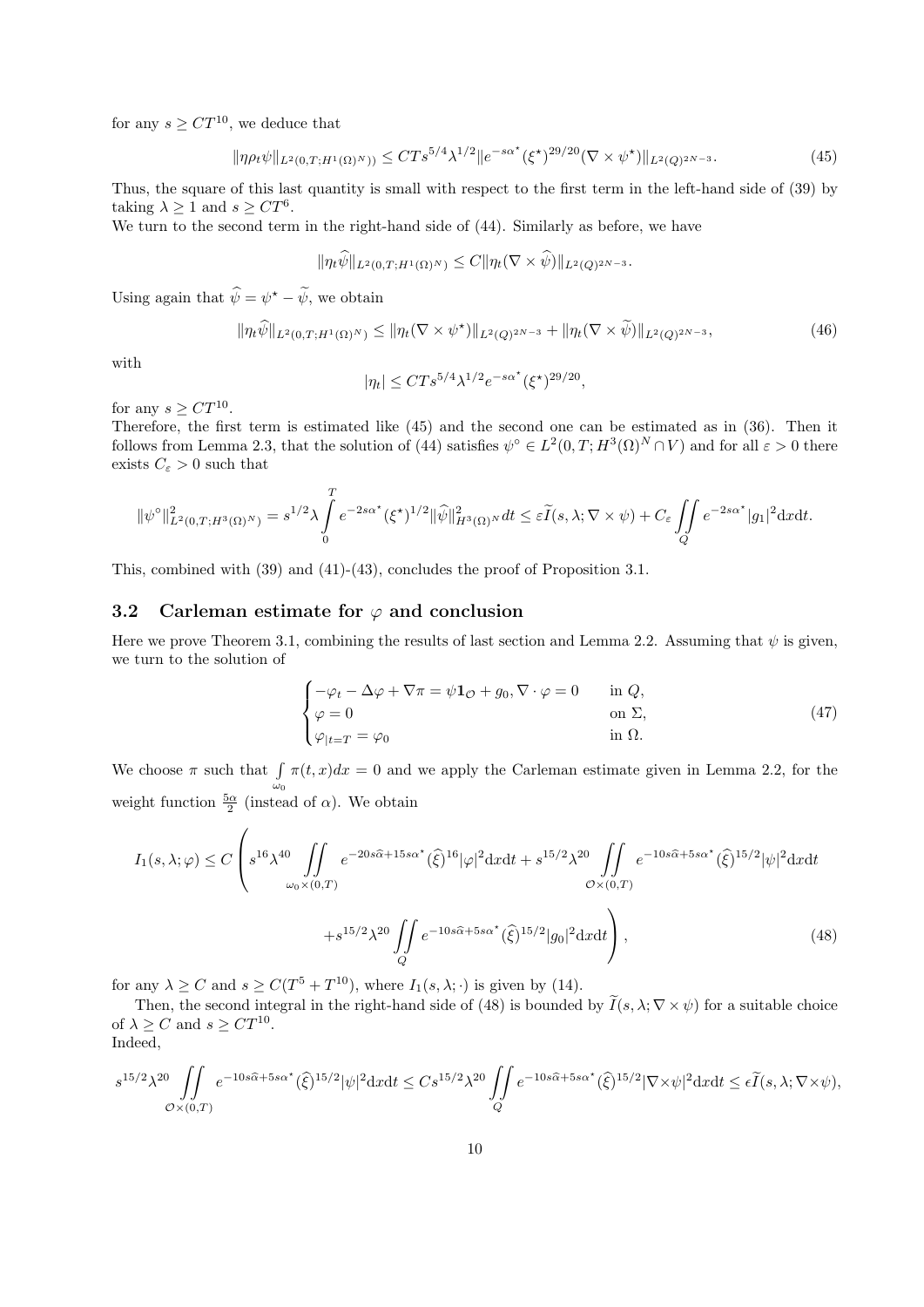where we have used the fact that  $\|\psi\|_{L^2(\Omega)^N} \leq C\|\nabla \times \psi\|_{L^2(\Omega)^{2N-3}}$  and also that for all  $\epsilon > 0$  and  $M \in \mathbb{R}$ , there exists  $C_{\epsilon,M} > 0$  such that

$$
e^{s\alpha^{\star}} \leq C_{\epsilon,M} s^M \lambda^M(\hat{\xi})^M e^{s(1+\epsilon)\hat{\alpha}},
$$

for any  $\lambda \geq C$  and any  $s \geq C T^{10}$ .

Now, combining the obtained inequality with (29) we get:

$$
\widetilde{I}(s,\lambda;\nabla \times \psi) + I_1(s,\lambda;\varphi) \le C \left( s^{16} \lambda^{40} \iint\limits_{\omega_0 \times (0,T)} e^{-20s\widehat{\alpha} + 15s\alpha^*} (\widehat{\xi})^{16} |\varphi|^2 dxdt \right)
$$

$$
+s^{3}\lambda^{4}\iint\limits_{\omega_{0}\times(0,T)}e^{-2s\alpha}e^{-2s\alpha^{*}}\xi^{3}|\nabla\times\psi|^{2}\mathrm{d}x\mathrm{d}t+\iint\limits_{Q}e^{-2s\alpha^{*}}|g_{1}|^{2}\mathrm{d}x\mathrm{d}t+s^{15/2}\lambda^{20}\iint\limits_{Q}e^{-10s\widehat{\alpha}+5s\alpha^{*}}(\widehat{\xi})^{15/2}|g_{0}|^{2}\mathrm{d}x\mathrm{d}t\bigg),\tag{49}
$$

for any  $\lambda \ge C$  and  $s \ge C(T^5 + T^{10})$ .

It remains to estimate the local term in  $(\nabla \times \psi)$ , in terms of  $\varphi$ . In order to do this, we use the first equation of (25), where the coupling term appears. Since  $\omega_0 \subset \mathcal{O}$ , we have

$$
\nabla \times \psi = -(\nabla \times \varphi)_t - \Delta(\nabla \times \varphi) - (\nabla \times g_0), \quad \text{in } \omega_0 \times (0, T). \tag{50}
$$

Thus, replacing in the second integral in right-hand side of (49), we obtain:

$$
s^{3} \lambda^{4} \iint\limits_{\omega_{0} \times (0,T)} e^{-2s\alpha} e^{-2s\alpha^{*}} \xi^{3} |\nabla \times \psi|^{2} dx dt = -s^{3} \lambda^{4} \iint\limits_{\omega_{0} \times (0,T)} e^{-2s\alpha} e^{-2s\alpha^{*}} \xi^{3} (\nabla \times \psi)(\nabla \times \varphi)_{t} dx dt
$$

$$
-s^{3} \lambda^{4} \iint\limits_{\omega_{0} \times (0,T)} e^{-2s\alpha} e^{-2s\alpha^{*}} \xi^{3} (\nabla \times \psi)(\Delta(\nabla \times \varphi) + \nabla \times g_{0}) dx dt.
$$

We introduce an open set  $\omega_1 \in \omega$  such that  $\omega_0 \in \omega_1$  and a positive function  $\theta \in C_c^2(\omega_1)$  such that  $\theta \equiv 1$  in  $\omega_0$ . Then the task turns to estimate

$$
s^{3} \lambda^{4} \iint\limits_{\omega_{1} \times (0,T)} \theta e^{-2s\alpha} e^{-2s\alpha^{*}} \xi^{3} (\nabla \times \psi)(-(\nabla \times \varphi)_{t} - \Delta(\nabla \times \varphi) - \nabla \times g_{0}) \mathrm{d}x \mathrm{d}t.
$$
 (51)

Performing several integration by parts, in order to get out all the derivatives of ( $\nabla \times \varphi$ ), we get

$$
s^{3} \lambda^{4} \iint_{\omega_{0} \times (0,T)} e^{-2s\alpha} e^{-2s\alpha^{*}} \xi^{3} |\nabla \times \psi|^{2} dx dt \leq s^{3} \lambda^{4} \iint_{\omega_{1} \times (0,T)} \theta(e^{-2s\alpha} e^{-2s\alpha^{*}} \xi^{3})_{t} (\nabla \times \psi)(\nabla \times \varphi) dx dt + s^{3} \lambda^{4} \iint_{\omega_{1} \times (0,T)} \theta e^{-2s\alpha} e^{-2s\alpha^{*}} \xi^{3} (\nabla \times \varphi)(\nabla \times g_{1}) dx dt - 2s^{3} \lambda^{4} \iint_{\omega_{1} \times (0,T)} \nabla (\theta e^{-2s\alpha} e^{-2s\alpha^{*}} \xi^{3}) \cdot \nabla (\nabla \times \psi)(\nabla \times \varphi) dx dt - s^{3} \lambda^{4} \iint_{\omega_{1} \times (0,T)} \Delta(\theta e^{-2s\alpha} e^{-2s\alpha^{*}} \xi^{3}) (\nabla \times \psi)(\nabla \times \varphi) dx dt - s^{3} \lambda^{4} \iint_{\omega_{1} \times (0,T)} \theta e^{-2s\alpha} e^{-2s\alpha^{*}} \xi^{3} (\nabla \times \psi)(\nabla \times g_{0}) dx dt.
$$
 (52)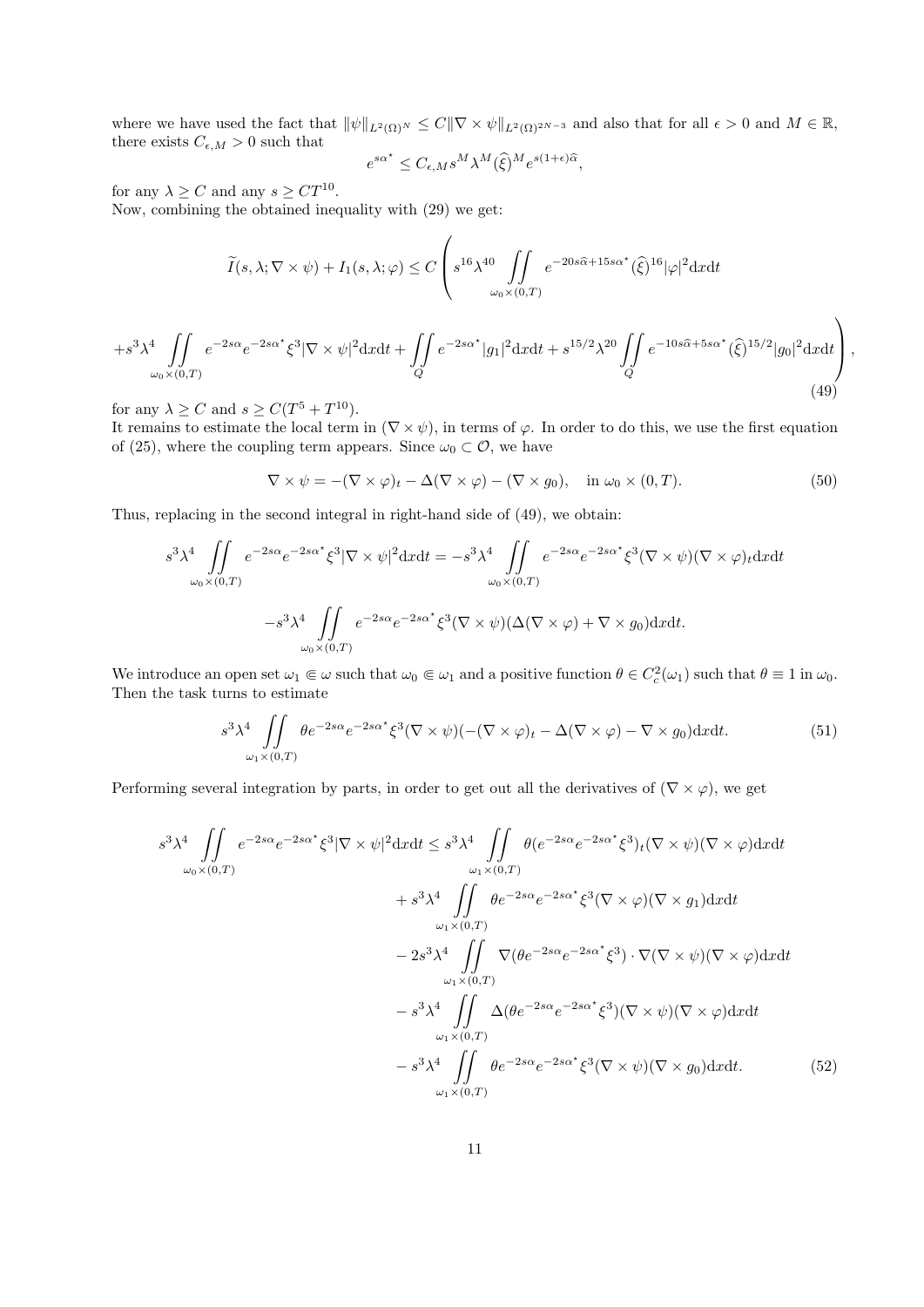Here, we have used the equation satisfied by  $(\nabla \times \psi)$  and the fact that  $\theta$  has compact support in  $\omega_1$ . We perform another integration by parts and use Young's inequality to obtain:

$$
s^{3} \lambda^{4} \iint\limits_{\omega_{1} \times (0,T)} \theta e^{-2s\alpha} e^{-2s\alpha^{*}} \xi^{3} (\nabla \times \varphi)(\nabla \times g_{1}) dx dt = -s^{3} \lambda^{4} \iint\limits_{\omega_{1} \times (0,T)} \nabla \times (\theta e^{-2s\alpha} e^{-2s\alpha^{*}} \xi^{3} (\nabla \times \varphi)) g_{1} dx dt
$$
  

$$
\leq C \left( \iint\limits_{Q} e^{-2s\alpha^{*}} |g_{1}|^{2} dx dt + s^{6} \lambda^{8} \iint\limits_{Q} e^{-4s\alpha} e^{-2s\alpha^{*}} \xi^{6} (s^{2} \lambda^{2} \xi^{2} |\nabla \times \varphi|^{2} + |\nabla (\nabla \times \varphi)|^{2}) dx dt \right).
$$

The last term in this inequality is estimated by  $\epsilon I_1(s, \lambda; \varphi)$  for  $\lambda \geq C$  and  $s \geq CT^{10}$ . An analogous estimate holds for the term containing ( $\nabla \times g_0$ ):

$$
s^{3} \lambda^{4} \iint\limits_{\omega_{1} \times (0,T)} \theta e^{-2s\alpha} e^{-2s\alpha^{*}} \xi^{3} (\nabla \times \psi)(\nabla \times g_{0}) dx dt = -s^{3} \lambda^{4} \iint\limits_{\omega_{1} \times (0,T)} \nabla \times (\theta e^{-2s\alpha} e^{-2s\alpha^{*}} \xi^{3} (\nabla \times \psi)) g_{0} dx dt
$$
  

$$
\leq C s^{5} \lambda^{6} \iint\limits_{Q} \xi^{5} e^{-2s\alpha - 2s\alpha^{*}} |g_{0}|^{2} dx dt + \epsilon \widetilde{I}(s, \lambda; \nabla \times \psi).
$$

On the other hand we have the following estimates for the weight functions:

$$
|(e^{-2s\alpha}e^{-2s\alpha^*}\xi^3)_t| \le CTse^{-2s\alpha}e^{-2s\alpha^*}(\xi)^{4+1/5} \quad \text{and} \quad |\Delta(e^{-2s\alpha}e^{-2s\alpha^*}\xi^3)| \le Cs^2\lambda^2e^{-2s\alpha}e^{-2s\alpha^*}\xi^5,
$$

for any  $s \geq C T^{10}$ .

Using these estimates for the first, third and fourth terms in the right-hand side of (52), we deduce that

$$
s^{3} \lambda^{4} \iint_{\omega_{0} \times (0,T)} e^{-2s\alpha} e^{-2s\alpha^{*}} \xi^{3} |\nabla \times \psi|^{2} dx dt \leq \epsilon (\widetilde{I}(s, \lambda; \nabla \times \psi) + I_{1}(s, \lambda; \varphi))
$$
  
+
$$
C_{\epsilon} \left( s^{7} \lambda^{8} \iint_{\omega_{1} \times (0,T)} e^{-2s\alpha} e^{-2s\alpha^{*}} \xi^{7} |\nabla \times \varphi|^{2} dx dt + \iint_{\omega_{1} \times (0,T)} e^{-2s\alpha^{*}} |g_{1}|^{2} dx dt + s^{5} \lambda^{6} \iint_{Q} e^{-2s\alpha - s\alpha^{*}} \xi^{5} |g_{0}|^{2} dx dt \right), \tag{53}
$$

for  $\lambda \ge C$  and  $s \ge C(T^5 + T^{10})$ .

Furthermore, considering an open set  $\omega_2 \in \omega$  such that  $\omega_1 \in \omega_2$ , one can prove that

$$
s^7 \lambda^8 \iint\limits_{\omega_1 \times (0,T)} e^{-2s\alpha} e^{-2s\alpha^*} \xi^7 |\nabla \times \varphi|^2 dx dt \le \epsilon s^{-1} \iint\limits_Q e^{-5s\alpha} \xi^{-1} |\Delta \varphi|^2 dx dt + s^{15} \lambda^{16} \iint\limits_{\omega_2 \times (0,T)} e^{-4s\alpha^* + s\alpha} \xi^{15} |\varphi|^2 dx dt.
$$

This, combined with (53) and (49), gives the desired inequality (27).

## 4 Null controllability of the linear system

In this section we consider a linear coupled Stokes system with right-hand sides. More precisely, we look for a control  $v \in L^2(\omega \times (0,T))^N$  such that, under suitable decreasing properties on  $f_1$  and  $f_2$ , the solution to

$$
\begin{cases}\nw_t - \Delta w + \nabla p = f_1 + v \mathbf{1}_{\omega}, \ \nabla \cdot w = 0 \quad \text{in } Q, \\
-z_t - \Delta z + \nabla q = f_2 + w \mathbf{1}_{\mathcal{O}}, \ \nabla \cdot z = 0 \quad \text{in } Q, \\
w = z = 0 \quad \text{on } \Sigma, \\
w_{|t=0} = z_{|t=T} = 0 \quad \text{in } \Omega,\n\end{cases}
$$
\n(54)

satisfies

$$
z_{|t=0} = 0 \quad \text{in} \quad \Omega. \tag{55}
$$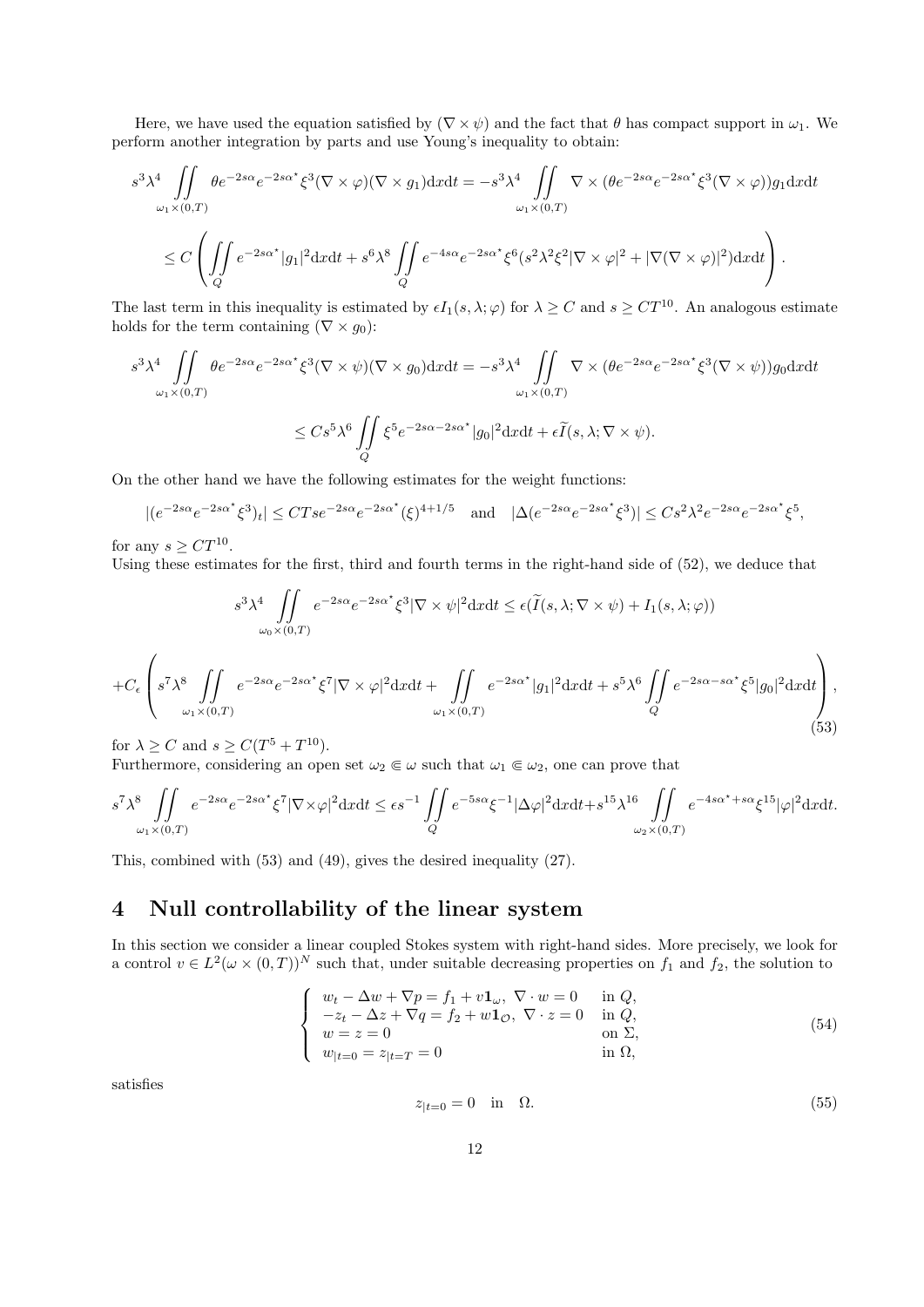As we have already mentioned, an observability inequality for (25) will imply the null controllability of (54) with decreasing properties for the state(s) and the control(s) (see ([13])). Here, we present a null controllability result for  $(54)$  where we look for a more regular solution  $(w, z)$ . This will be done by solving the controllability problem in spaces depending on the previous weight functions. Furthermore, this result will be useful to deduce the local null controllability of the nonlinear problem  $(4)$  in the last section.

First let us prove a modified Carleman inequality, from (27), with weight functions that do not vanish at  $t = T$ . To be more specific, consider

$$
l(t) = \begin{cases} t(T - t), & 0 \le t \le T/2, \\ \frac{T^2}{4}, & T/2 \le t \le T, \end{cases}
$$
 (56)

and the following associated weight functions :

$$
\beta(x,t) = \frac{\exp(12\lambda \|\eta^0\|_{\infty}) - \exp \lambda(k\|\eta^0\|_{\infty} + \eta^0(x))}{l(t)^5}, \quad \gamma(x,t) = \frac{\exp \lambda(10\|\eta^0\|_{\infty} + \eta^0(x))}{l(t)^5}
$$
(57)

$$
\beta^*(t) = \max_{x \in \overline{\Omega}} \beta(x, t), \quad \widehat{\beta}(t) = \min_{x \in \overline{\Omega}} \beta(x, t), \quad \gamma^*(t) = \min_{x \in \overline{\Omega}} \gamma(x, t), \quad \widehat{\gamma}(t) = \max_{x \in \overline{\Omega}} \gamma(x, t). \tag{58}
$$

With this definition we have the following

**Lemma 4.1.** Let s and  $\lambda$  like in Theorem 3.1. Then, there exists a positive constant C depending on  $\Omega$ ,  $\omega$ ,  $\mathcal{O}$ ,  $T$ , s and  $\lambda$  such that

$$
\iint\limits_{Q} e^{-4s\beta^*} (\gamma^*)^3 |\psi|^2 dx dt + \iint\limits_{Q} e^{-5s\beta^*} (\gamma^*)^3 |\varphi|^2 dx dt \le C \left( \iint\limits_{\omega \times (0,T)} e^{-4s\beta^* + s\beta} \gamma^{15} |\varphi|^2 dx dt \qquad (59)
$$

$$
+ \iint\limits_{Q} e^{-2s\beta - 2s\beta^*} \gamma^5 |g_0|^2 dx dt + \iint\limits_{Q} e^{-2s\beta^*} |g_1|^2 dx dt \right),
$$

for any  $\varphi_0, \psi_0 \in H$ , where  $(\varphi, \psi)$  is the associated solution to (25).

**Proof of Lemma 4.1.** First by construction  $\alpha = \beta$  and  $\xi = \gamma$  in  $\Omega \times (0, T/2)$ , so that

$$
\int_{0}^{T/2} \int_{\Omega} e^{-4s\alpha^*} (\xi^*)^3 |\psi|^2 dxdt + \int_{0}^{T/2} \int_{\Omega} e^{-5s\alpha^*} (\xi^*)^3 |\varphi|^2 dxdt
$$

$$
= \int_{0}^{T/2} \int_{\Omega} e^{-4s\beta^*} (\gamma^*)^3 |\psi|^2 dxdt + \int_{0}^{T/2} \int_{\Omega} e^{-5s\beta^*} (\gamma^*)^3 |\varphi|^2 dxdt.
$$

Therefore, it follows from (27) (observe that  $e^{-4s\beta^*}(\gamma^*)^3 \leq e^{-2s\beta}e^{-2s\beta^*}\gamma^3$ ,  $e^{-5s\beta^*}(\gamma^*)^3 \leq e^{-5s\beta}\gamma^3$  and  $\|\psi\|_{L^2(\Omega)^N} \leq C\|\nabla \times \psi\|_{L^2(\Omega)^{2N-3}}$ 

$$
\iint_{0}^{T/2} e^{-4s\beta^*} (\gamma^*)^3 |\psi|^2 dxdt + \iint_{0}^{T/2} e^{-5s\beta^*} (\gamma^*)^3 |\varphi|^2 dxdt \leq C(T, s, \lambda) \left( \iint_{\omega \times (0,T)} e^{-4s\alpha^* + s\alpha} \xi^{15} |\varphi|^2 dxdt + \iint_{Q} e^{-2s\alpha^*} |g_1|^2 dxdt + \iint_{Q} e^{-2s\alpha - 2s\alpha^*} \xi^5 |g_0|^2 dxdt \right),
$$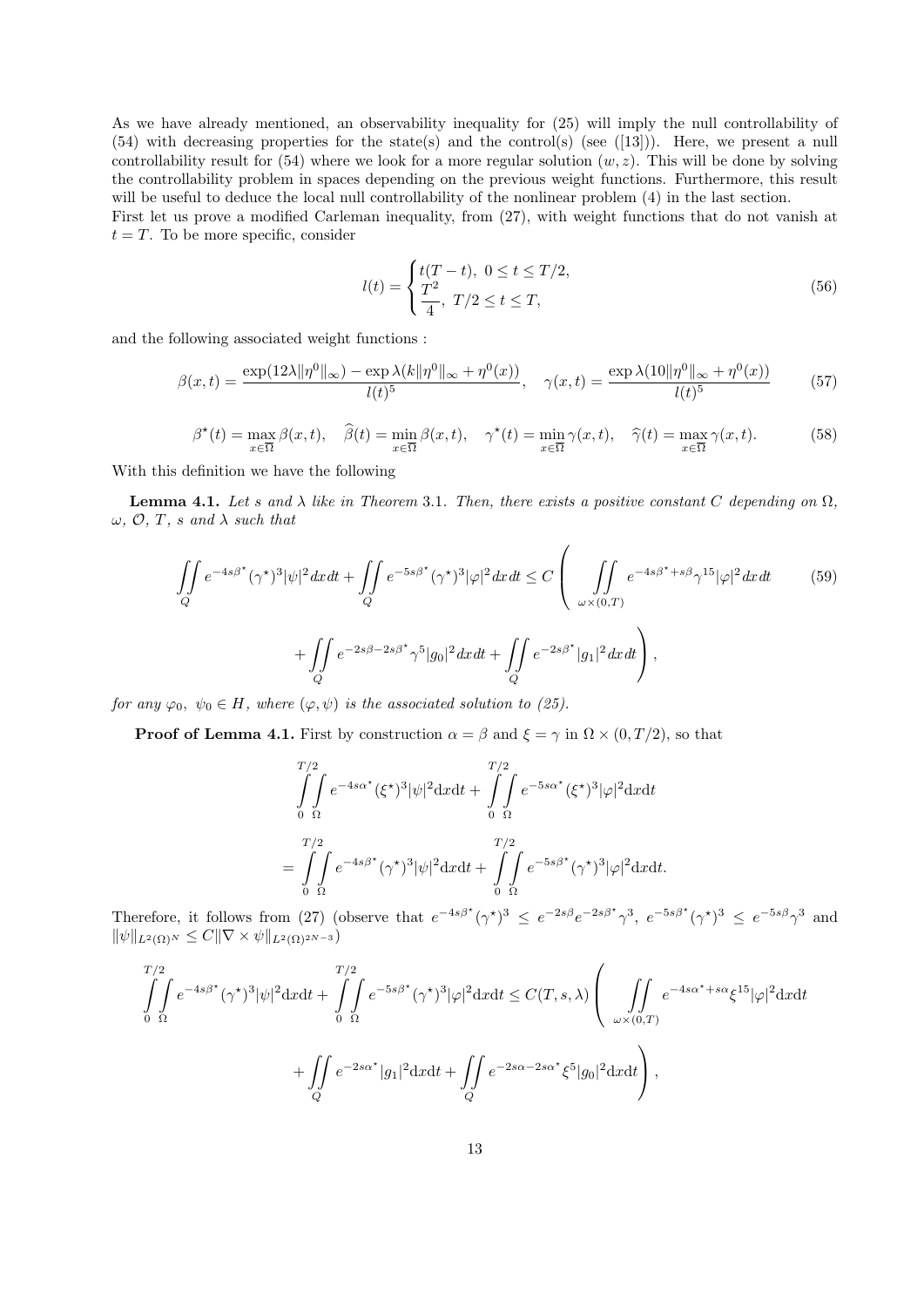for any  $\psi_0 \in H$ . Thus, by definition of  $\beta$ ,  $\beta^*$ ,  $\gamma$  and  $\gamma^*$  we have

$$
\int_{0}^{T/2} \int_{\Omega} e^{-4s\beta^{\star}} (\gamma^{\star})^3 |\psi|^2 dxdt + \int_{0}^{T/2} \int_{\Omega} e^{-5s\beta^{\star}} (\gamma^{\star})^3 |\varphi|^2 dxdt \le C(T, s, \lambda) \left( \iint_{\omega \times (0, T)} e^{-4s\beta^{\star} + s\beta} \gamma^{15} |\varphi|^2 dxdt + \iint_{Q} e^{-2s\beta^{\star}} |g_1|^2 dxdt + \iint_{Q} e^{-2s\beta - 2s\beta^{\star}} \gamma^5 |g_0|^2 dxdt \right),
$$
\n(60)

We turn to the domain  $\Omega \times (T/2, T)$ . Here, we will use well known a priori estimates for the Stokes system. Indeed, let us introduce a function  $\zeta \in C^1([0,T])$  such that

$$
\zeta=0 \text{ in }[0,T/4],\quad \zeta=1 \text{ in }[T/2,T],\quad |\zeta'|\leq C/T.
$$

Using classical energy estimates for both  $\zeta\varphi$  and  $\zeta\psi$  (see, for instance, [19]), which solve the Stokes system (25), we obtain

$$
\|\zeta\varphi\|_{L^2(T/4,T;H^1(\Omega)^N)}^2 + \|\zeta\varphi\|_{L^\infty(T/4,T;H)}^2 \le C \left( \|\zeta g_0\|_{L^2(T/4,T;L^2(\Omega)^N)}^2 + \|\zeta\psi\|_{L^2(T/4,T;L^2(\mathcal{O})^N)}^2 + \frac{1}{T^2} \|\varphi\|_{L^2(T/4,T/2;L^2(\Omega)^N)}^2 \right)
$$

and

$$
\|\zeta\psi\|_{L^2(T/4,T;H^1(\Omega)^N)}^2+\|\zeta\psi\|_{L^\infty(T/4,T;H)}^2\leq C\left(\|\zeta g_1\|_{L^2(T/4,T;L^2(\Omega)^N)}^2+\frac{1}{T^2}\|\psi\|_{L^2(T/4,T/2;L^2(\Omega)^N)}^2\right).
$$

Combining these last two inequalities and keeping in mind the definition of  $\zeta$ , we obtain

$$
\|\varphi\|_{L^2(T/2,T;L^2(\Omega)^N)}^2 + \|\psi\|_{L^2(T/2,T;L^2(\Omega)^N)}^2 \leq \left( \|\zeta g_0\|_{L^2(T/4,T;L^2(\Omega)^N)}^2 + \|\zeta g_1\|_{L^2(T/4,T;L^2(\Omega)^N)}^2 + \frac{1}{T^2} \|\psi\|_{L^2(T/4,T;L^2(\Omega)^N)}^2 + \frac{1}{T^2} \|\varphi\|_{L^2(T/4,T/2;L^2(\Omega)^N)}^2 \right)
$$

Using (60) to estimate the last two terms and taking into account that the weight functions  $\beta$  and  $\gamma$  are bounded in  $[T/4, T]$ , we get the following estimate

$$
\int_{T/2\Omega}^{T} e^{-4s\beta^*} (\gamma^*)^3 |\psi|^2 dx dt + \int_{T/2\Omega}^{T} e^{-5s\beta^*} (\gamma^*)^3 |\varphi|^2 dx dt \le C(T, s, \lambda) \left( \int_{T/4Q}^{T} e^{-2s\beta^*} |g_1|^2 dx dt \qquad (61)
$$

$$
+ \int_{T/4Q}^{T} e^{-2s\beta - 2s\beta^*} \gamma^5 |g_0|^2 dx dt \right).
$$

This, together with (60), gives us the desired inequality (59).

Now, we will use this Carleman inequality to deduce a null controllability result for system (54). In the same spirit of [13], where the local exact controllability of the Navier-Stokes system is proved, we introduce the following weighted space:

$$
\mathcal{E}^{s,\lambda} = \left\{ (w, z, p, q, v) : e^{s\beta + s\beta^{\star}} (\gamma^{\star})^{-5/2} w \in L^{2}(Q)^{N}, e^{s\beta^{\star}} z \in L^{2}(Q)^{N}, e^{2s\beta^{\star} - \frac{1}{2}s\beta} \gamma^{-15/2} v \mathbf{1}_{\omega} \in L^{2}(Q)^{N}, \ e^{\frac{3}{2}s\beta^{\star}} (\widehat{\gamma})^{-15/2} w \in L^{2}(0, T; H^{2}(\Omega)^{N}) \cap L^{\infty}(0, T; V), e^{\frac{1}{2}s\beta^{\star}} (\widehat{\gamma})^{7} z \in L^{2}(0, T; H^{2}(\Omega)^{N}) \cap L^{\infty}(0, T; V), \ e^{\frac{5}{2}s\beta^{\star}} (\gamma^{\star})^{-3/2} (w_{t} - \Delta w + \nabla p - v \mathbf{1}_{\omega}) \in L^{2}(Q)^{N}, e^{2s\beta^{\star}} (\gamma^{\star})^{-3/2} (-z_{t} - \Delta z + \nabla q - w \mathbf{1}_{\mathcal{O}}) \in L^{2}(Q)^{N} \right\}.
$$
 (62)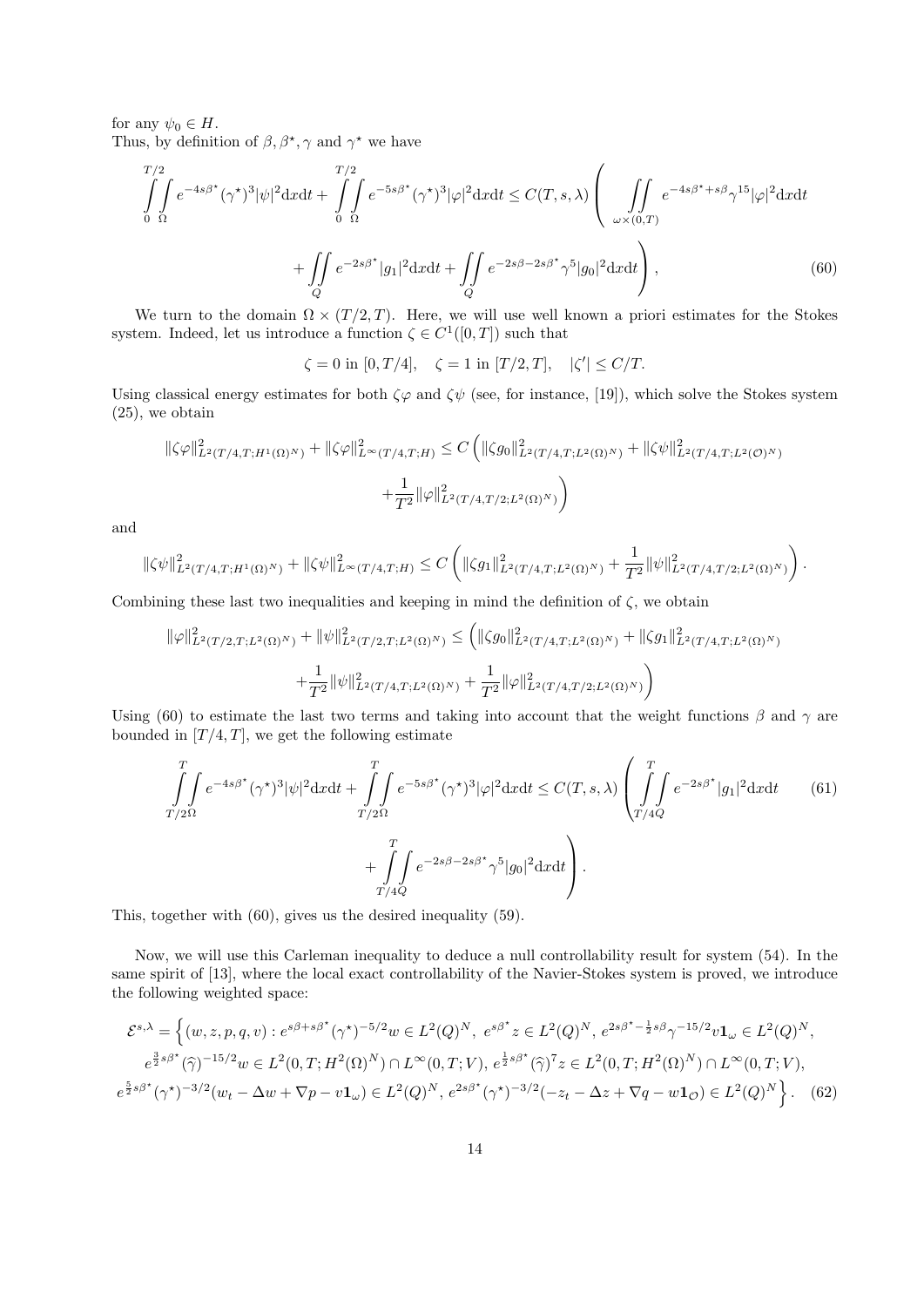Defined as we have seen,  $\mathcal{E}^{s,\lambda}$  is a Banach space for the norm

$$
\| (w, z, p, q, v) \|_{\mathcal{E}^{s, \lambda}} = \left( \left\| e^{s\beta + s\beta^*} (\gamma^*)^{-5/2} w \right\|_{L^2(Q)^N}^2 + \left\| e^{s\beta^*} z \right\|_{L^2(Q)^N}^2 + \left\| e^{2s\beta^* - \frac{1}{2}s\beta} \gamma^{-15/2} v \mathbf{1}_{\omega} \right\|_{L^2(Q)^N}^2 \right)
$$
  

$$
\left\| e^{\frac{3}{2}s\beta^*} (\widehat{\gamma})^{-15/2} w \right\|_{L^2(0, T; H^2(\Omega)^N)}^2 + \left\| e^{\frac{3}{2}s\beta^*} (\widehat{\gamma})^{-15/2} w \right\|_{L^\infty(0, T; V)}^2 + \left\| e^{\frac{1}{2}s\beta^*} (\widehat{\gamma})^7 z \right\|_{L^2(0, T; H^2(\Omega)^N)}^2 + \left\| e^{\frac{1}{2}s\beta^*} (\widehat{\gamma})^7 z \right\|_{L^\infty(0, T; V)}^2 \right)
$$
  
+ 
$$
\left\| e^{\frac{5}{2}s\beta^*} (\gamma^*)^{-3/2} (w_t - \Delta w + \nabla p - v \mathbf{1}_{\omega}) \right\|_{L^2(Q)^N}^2 + \left\| e^{2s\beta^*} (\gamma^*)^{-3/2} (-z_t - \Delta z + \nabla q - w \mathbf{1}_{\mathcal{O}}) \right\|_{L^2(Q)^N}^2 \right)^{1/2}.
$$

**Remark 4.1.** If  $(w, z, p, q, v) \in \mathcal{E}^{s,\lambda}$ , then  $z_{|t=0} = 0$ . But also notice that  $w_{|t=0} = 0$ . Moreover we have

$$
e^{3s\beta^{\star}}(\hat{\gamma})^{-15}(w,\nabla)w \in L^{2}(Q)^{N}, \ e^{2s\beta^{\star}}(\gamma^{\star})^{-3/2}(w,\nabla)z \in L^{2}(Q)^{N}, \ e^{2s\beta^{\star}}(\gamma^{\star})^{-3/2}(z,\nabla^{t})w \in L^{2}(Q)^{N}.
$$
 (63)

We will prove the following result :

**Proposition 4.1.** Assume the hypothesis of Theorem 3.1 and let  $f_1$ ,  $f_2$  satisfy  $e^{\frac{5}{2}s\beta^*}(\gamma^*)^{-3/2}f_1 \in L^2(Q)^N$ and  $e^{2s\beta^{\star}}(\gamma^{\star})^{-3/2}f_2 \in L^2(Q)^N$ . Then, there exists  $v \in L^2(\omega \times (0,T))^N$  such that, if  $(w, z, p, q)$  is the solution of (54), one has  $(w, z, p, q, v) \in \mathcal{E}^{s,\lambda}$ .

Proof of Proposition 4.1. Let us introduce the following constrained extremal problem:

$$
\begin{cases}\n\inf \frac{1}{2} \left( \iint_{Q} e^{2s\beta + 2s\beta^{*}} \gamma^{-5} |w|^{2} dx dt + \iint_{Q} e^{2s\beta^{*}} |z|^{2} dx dt + \iint_{\omega \times (0,T)} e^{4s\beta^{*} - s\beta} \gamma^{-15} |v|^{2} dx dt \right) \\
\text{subject to } v \in L^{2}(Q)^{N}, \text{ supp } v \subset \omega \times (0,T) \text{ and} \\
w_{t} - \Delta w + \nabla p = f_{1} + v \mathbf{1}_{\omega}, \nabla \cdot w = 0 \quad \text{in } Q, \\
-z_{t} - \Delta z + \nabla q = f_{2} + w \mathbf{1}_{\mathcal{O}}, \nabla \cdot z = 0 \quad \text{in } Q, \\
w = z = 0 \quad \text{on } \Sigma, \\
w_{|t=0} = z_{|t=T} = z_{|t=0} = 0 \quad \text{in } \Omega.\n\end{cases}
$$
\n(64)

Assume that this problem admits a unique solution  $(\hat{w}, \hat{z}, \hat{p}, \hat{q}, \hat{v})$ . Then, in virtue of the Lagrange's principle there exists dual variables  $(\overline{w}, \overline{z}, \overline{p}, \overline{q})$  such that

$$
\begin{cases}\n\widehat{w} = e^{-2s\beta - 2s\beta^*} \gamma^5 (-\overline{w}_t - \Delta \overline{w} + \nabla \overline{p} - \overline{z} \mathbf{1}_{\mathcal{O}}) & \text{in } Q, \\
\widehat{z} = e^{-2s\beta^*} (\overline{z}_t - \Delta \overline{z} + \nabla \overline{q}) & \text{in } Q, \\
\widehat{v} = e^{-4s\beta^* + s\beta} \gamma^{15} \overline{w} & \text{in } \omega \times (0, T), \\
\widehat{w} = \widehat{z} = 0 & \text{on } \Sigma.\n\end{cases}
$$
\n(65)

Let us set

$$
\mathcal{P}_0 = \{ (w, z, p, q) \in C^\infty(\overline{Q})^{2N+2} \; ; \nabla \cdot w = \nabla \cdot z = 0 \text{ in } Q, w = z = 0 \text{ on } \Sigma \text{ and } \int_{\omega_0} q(x, t) dx = 0 \}
$$

and

$$
a((\overline{w}, \overline{z}, \overline{p}, \overline{q}), (w, z, p, q)) = \iint_{Q} e^{-2s\beta - 2s\beta^{*}} \gamma^{5} (-\overline{w}_{t} - \Delta \overline{w} + \nabla \overline{p} - \overline{z} \mathbf{1}_{\mathcal{O}})(-w_{t} - \Delta w + \nabla p - z \mathbf{1}_{\mathcal{O}}) \mathrm{d}x \mathrm{d}t \quad (66)
$$
  
+ 
$$
\iint_{Q} e^{-2s\beta^{*}} (\overline{z}_{t} - \Delta \overline{z} + \nabla \overline{q})(z_{t} - \Delta z + \nabla q) \mathrm{d}x \mathrm{d}t + \iint_{\omega \times (0,T)} e^{-4s\beta^{*} + s\beta} \gamma^{15} \overline{w}w \mathrm{d}x \mathrm{d}t \quad \forall (w, z, p, q) \in \mathcal{P}_{0}.
$$

With this definition, one can see that, if the functions  $\hat{w}$ ,  $\hat{z}$  and  $\hat{v}$  solve (64), we must have

$$
a((\overline{w}, \overline{z}, \overline{p}, \overline{q}), (w, z, p, q)) = l(w, z, p, q), \quad \forall (w, z, p, q) \in P_0,
$$
\n
$$
(67)
$$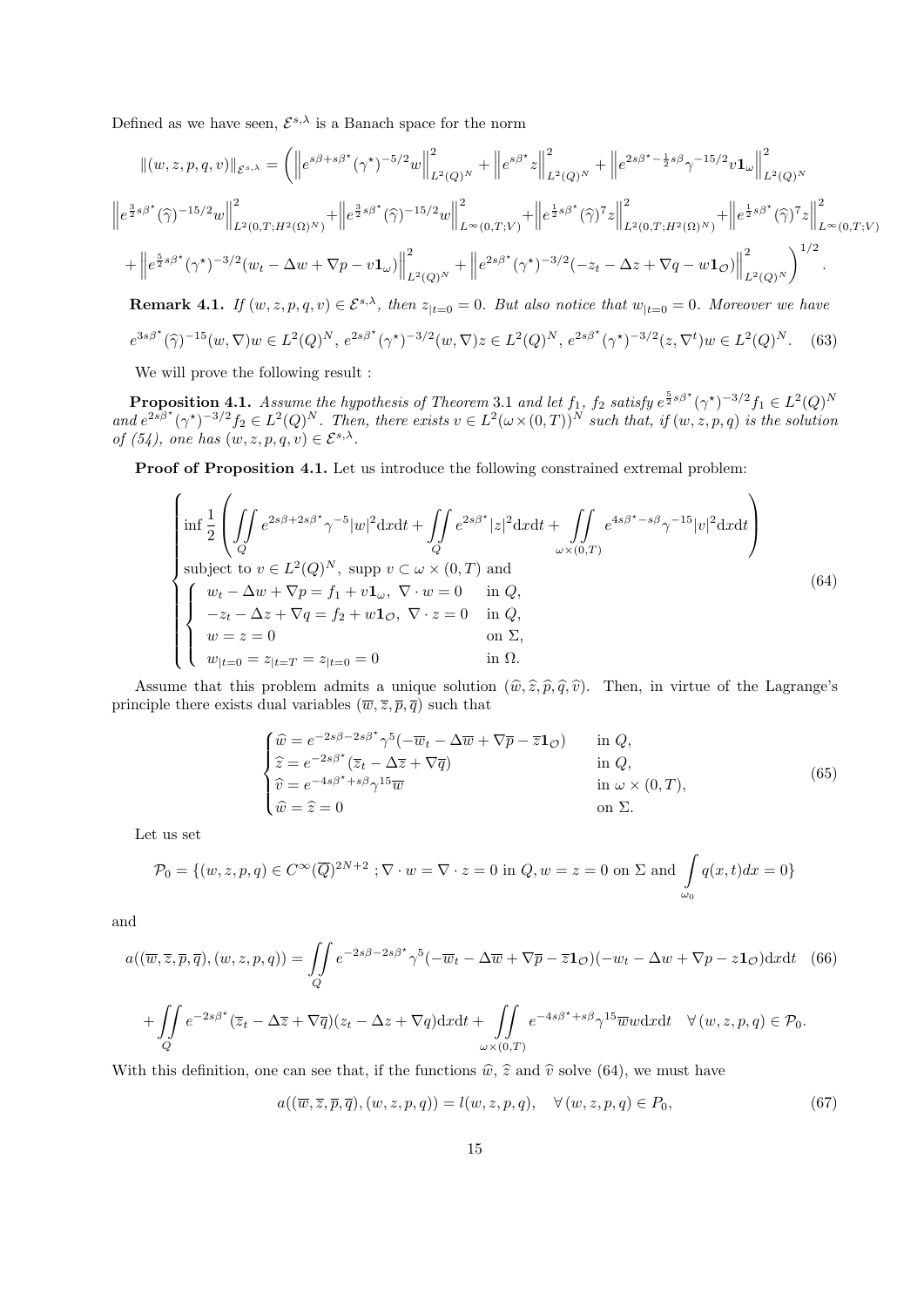where

$$
l(w, z, p, q) = \iint\limits_{Q} f_1 w \, dx \, dt + \iint\limits_{Q} f_2 z \, dx \, dt. \tag{68}
$$

The main idea is to prove that there exists exactly one  $(\overline{w}, \overline{z}, \overline{p}, \overline{q})$  satisfying (67). Then we will define  $(\hat{w}, \hat{z}, \hat{p}, \hat{q}, \hat{v})$  using (65) and we will check that it fulfills the desired properties. Indeed, observe that the Carleman inequality (59) holds for  $(w, z, p, q) \in \mathcal{P}_0$ ,

$$
\iint\limits_{Q} e^{-4s\beta^{\star}} (\gamma^{\star})^3 |w|^2 \mathrm{d}x \mathrm{d}t + \iint\limits_{Q} e^{-5s\beta^{\star}} (\gamma^{\star})^3 |z|^2 \mathrm{d}x \mathrm{d}t \leq C a((w, z, p, q), (w, z, p, q)) \quad \forall (w, z, p, q) \in \mathcal{P}_0. \tag{69}
$$

In the linear space  $\mathcal{P}_0$  we consider the bilinear form  $a(.,.)$  given by (66); from the unique continuation property for Stokes-like systems (see [10]) we deduce that  $a(.,.)$  is a scalar product in  $\mathcal{P}_0$ . Let us now consider the space  $P$ , given by the completion of  $P_0$  for the norm associated to  $a(.,.)$ . This is a Hilbert space and  $a(.,.)$  is a continuous and coercive bilinear form on  $P$ .

We turn to the linear operator l, given by (68) for all  $(w, z, p, q) \in \mathcal{P}$ , a simple computation leads to

$$
l(w, z, p, q) \leq \|e^{\frac{5}{2}s\beta^{\star}}(\gamma^{\star})^{-3/2}f_1\|_{L^2(Q)^N} \|e^{-\frac{5}{2}s\beta^{\star}}(\gamma^{\star})^{3/2}w\|_{L^2(Q)^N}
$$

$$
+ \|e^{2s\beta^{\star}}(\gamma^{\star})^{-3/2}f_2\|_{L^2(Q)^N} \|e^{-2s\beta^{\star}}(\gamma^{\star})^{3/2}z\|_{L^2(Q)^N}
$$

Then, using (69) and the density of  $P_0$  in P, we have

$$
l(w, z, p, q) \le C \left( \left\| e^{\frac{5}{2}s\beta^{\star}} (\gamma^{\star})^{-3/2} f_1 \right\|_{L^2(Q)^N} + \left\| e^{2s\beta^{\star}} (\gamma^{\star})^{-3/2} f_2 \right\|_{L^2(Q)^N} \right) \left\| (w, z, p, q) \right\|_{\mathcal{P}} \quad \forall (w, z, p, q) \in \mathcal{P}.
$$

Consequently l is a bounded linear operator on  $P$ . Then, in view of Lax-Milgram's lemma, there exists one and only one  $(\overline{w}, \overline{z}, \overline{p}, \overline{q})$  satisfying

$$
\begin{cases} a((\overline{w}, \overline{z}, \overline{p}, \overline{q}), (w, z, p, q)) = l(w, z, p, q), & \forall (w, z, p, q) \in \mathcal{P} \\ (\overline{w}, \overline{z}, \overline{p}, \overline{q}) \in P. \end{cases}
$$
(70)

We finally get the existence of  $(\widehat{w}, \widehat{z}, \widehat{p}, \widehat{q}, \widehat{v})$ , just setting

$$
\widehat{w} = e^{-2s\beta - 2s\beta^*} \gamma^5 (-\overline{w}_t - \Delta \overline{w} + \nabla \overline{p} - \overline{z} \mathbf{1}_{\mathcal{O}}), \quad \widehat{z} = e^{-2s\beta^*} (\overline{z}_t - \Delta \overline{z} + \nabla \overline{q}) \text{ and } \widehat{v} = e^{-4s\beta^* + s\beta} \gamma^{15} \overline{w}.
$$

We readily see that  $(\widehat{w}, \widehat{z}, \widehat{p}, \widehat{q}, \widehat{v})$  verifies

$$
\iint\limits_{Q} e^{2s\beta+2s\beta^{\star}} \gamma^{-5} |\widehat{w}|^2 dxdt + \iint\limits_{Q} e^{2s\beta^{\star}} |\widehat{z}|^2 dxdt + \iint\limits_{\omega \times (0,T)} e^{4s\beta^{\star} - s\beta} \gamma^{-15} |\widehat{v}|^2 dxdt < +\infty
$$

and solves the Stokes system in (64). The first point is easy to check, since  $(\overline{w}, \overline{z}, \overline{p}, \overline{q}) \in \mathcal{P}$  and

$$
\iint\limits_{Q} e^{2s\beta+2s\beta^{\star}} \gamma^{-5} |\widehat{w}|^2 dxdt + \iint\limits_{Q} e^{2s\beta^{\star}} |\widehat{z}|^2 dxdt + \iint\limits_{\omega \times (0,T)} e^{4s\beta^{\star} - s\beta} \gamma^{-15} |\widehat{v}|^2 dxdt = a((\overline{w}, \overline{z}, \overline{p}, \overline{q}), (\overline{w}, \overline{z}, \overline{p}, \overline{q})) < +\infty.
$$

In order to check the second point, we introduce the (weak) solution  $(\tilde{\omega}, \tilde{z}, \tilde{\rho}, \tilde{q})$  to the Stokes system

$$
\begin{cases}\n\widetilde{w}_t - \Delta \widetilde{w} + \nabla \widetilde{p} = f_1 + \widehat{v} \mathbf{1}_{\omega}, \ \nabla \cdot \widetilde{w} = 0 \quad \text{in } Q, \\
-\widetilde{z}_t - \Delta \widetilde{z} + \nabla \widetilde{q} = f_2 + \widetilde{w} \mathbf{1}_{\mathcal{O}}, \ \nabla \cdot \widetilde{z} = 0 \quad \text{in } Q, \\
\widetilde{w} = \widetilde{z} = 0 \quad \text{on } \Sigma, \\
\widetilde{w}_{|t=0} = \widetilde{z}_{|t=T} = 0 \quad \text{in } \Omega.\n\end{cases}
$$
\n(71)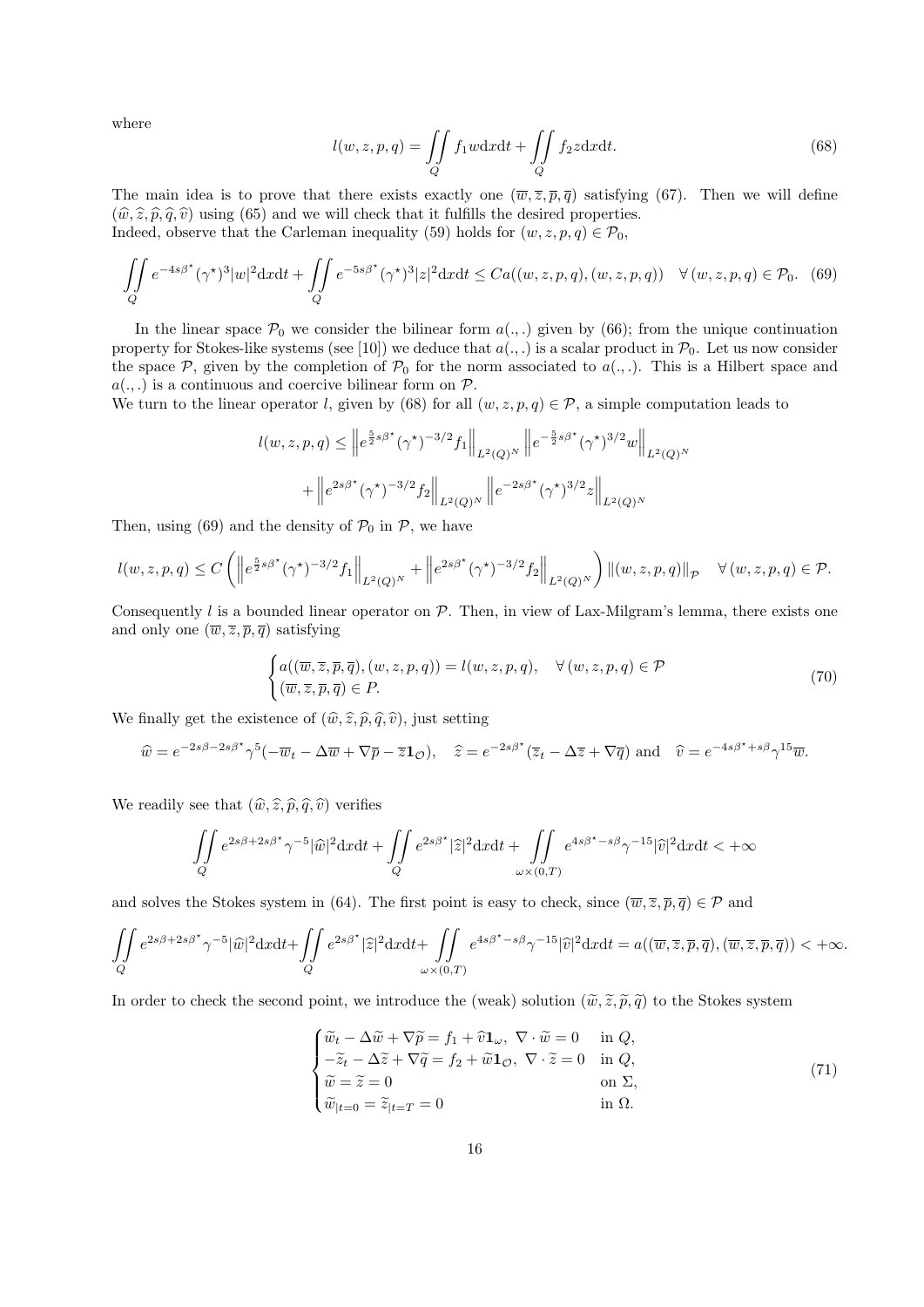In particular,  $(\tilde{\omega}, \tilde{z})$  is the unique solution by transposition of (71), in the following sense

$$
\langle (\widetilde{w}, \widetilde{z}), (a, b) \rangle_{L^2(Q)^{2N}} = \langle (f_1 + \widehat{v} \mathbf{1}_{\omega}, f_2), (\varphi, \psi) \rangle_{L^2(Q)^{2N}}, \quad \forall (a, b) \in L^2(Q)^{2N}, \tag{72}
$$

where  $(\varphi, \psi)$ , together with some  $(\pi, \kappa)$ , solves

$$
\begin{cases} P^*(x,t;D)(\varphi,\psi) = (a,b) & \text{in } Q, \\ \nabla \cdot \varphi = \nabla \cdot \psi = 0 & \text{in } Q, \ \varphi = \psi = 0 & \text{on } \Sigma. \end{cases}
$$
 (73)

Here, we have denoted by  $P^*(x,t;D)$  the formal adjoint operator of  $P(x,t;D)$  given by

$$
P(x,t;D)(\widetilde{w},\widetilde{z})=(\widetilde{w}_t-\Delta \widetilde{w}+\nabla \widetilde{p},-\widetilde{z}_t-\Delta \widetilde{z}+\nabla \widetilde{q}-\widetilde{w}\mathbf{1}_{\mathcal{O}})^t.
$$

From (70) and the definition of  $(\hat{w}, \hat{z}, \hat{v})$ , we see that  $(\hat{w}, \hat{z})$  also satisfies (72). Consequently,  $(\hat{w}, \hat{z}) = (\tilde{w}, \tilde{z})$ and  $(\hat{w}, \hat{z}, \hat{p}, \hat{q})$  is the solution to the Stokes system (64).

It only remains to check that

$$
e^{\frac{3}{2}s\beta^{\star}}(\hat{\gamma})^{-15/2}w \in L^{2}(0,T;H^{2}(\Omega)^{N}) \cap L^{\infty}(0,T;V)
$$
 and  $e^{\frac{1}{2}s\beta^{\star}}(\hat{\gamma})^{7}z \in L^{2}(0,T;H^{2}(\Omega)^{N}) \cap L^{\infty}(0,T;V)$ .

To this purpose let us introduce  $((w^*, p^*), (z^*, q^*)) = (e^{\frac{3}{2}s\beta^*}(\widehat{\gamma})^{-15/2}(w, p), e^{\frac{1}{2}s\beta^*}(\widehat{\gamma})^7(z, q)).$  Then  $(w^*, z^*, p^*, q^*)$  solves

$$
\begin{cases}\nw_t^* - \Delta w^* + \nabla p^* = f_1^* + v^* \mathbf{1}_{\omega} + (e^{\frac{3}{2}s\beta^*}(\widehat{\gamma})^{-15/2})_t w, \ \nabla \cdot w^* = 0 & \text{in } Q, \\
-z_t^* - \Delta z^* + \nabla q^* = f_2^* + w^{**} \mathbf{1}_{\mathcal{O}} - (e^{\frac{1}{2}s\beta^*}(\widehat{\gamma})^7)_t z, \ \nabla \cdot z^* = 0 & \text{in } Q, \\
w^* = z^* = 0 & \text{on } \Sigma, \\
w_{|t=0}^* = z_{|t=T}^* = 0 & \text{in } \Omega,\n\end{cases} (74)
$$

where

$$
f_1^* = e^{\frac{3}{2}s\beta^*}(\widehat{\gamma})^{-15/2} f_1, \ f_2^* = e^{\frac{1}{2}s\beta^*}(\widehat{\gamma})^7 f_2, \ v^* = e^{\frac{3}{2}s\beta^*}(\widehat{\gamma})^{-15/2}v \quad \text{and} \quad w^{**} = e^{\frac{1}{2}s\beta^*}(\widehat{\gamma})^7 w.
$$

First we look to the equation satisfied by  $w^*$ . We prove that the right-hand side of the first equation in (74) is in  $L^2(Q)^N$ . Indeed, by the definition of  $\beta$ ,  $\beta^*$ ,  $\widehat{\gamma}$  and  $\gamma^*$  we have

•  $|v^{\star}\mathbf{1}_{\omega}| = e^{\frac{3}{2}s\beta^{\star}}(\widehat{\gamma})^{-15/2}|v\mathbf{1}_{\omega}| \leq C(s,\lambda)e^{2s\beta^{\star}-\frac{1}{2}s\beta}\gamma^{-15/2}|v|\mathbf{1}_{\omega} \in L^{2}(Q)^{N}.$ •  $|f_1^*| = e^{\frac{3}{2}s\beta^*}(\hat{\gamma})^{-15/2}|f_1| \leq C(s,\lambda)e^{\frac{5}{2}s\beta}(\gamma^*)^{-3/2}|f_1| \in L^2(Q)^N$ . •  $|(e^{\frac{3}{2}s\beta^{\star}}(\hat{\gamma})^{-15/2})_tw| \leq CTse^{\frac{3}{2}s\beta^{\star}}(\hat{\gamma})^{-63/10}|w| \leq C(s,\lambda,T)e^{s\beta+s\beta^{\star}}(\gamma^{\star})^{-5/2}|w| \in L^2(Q)^N$ .

Here, we have used the fact that  $e^{s\beta^*} \leq C_{\epsilon}e^{s(1+\epsilon)\widehat{\beta}}$  for all  $\epsilon > 0$  and some  $C_{\epsilon}(s,\lambda) > 0$ .

Then, we can apply the regularity result for the Stokes system in Lemma 2.3, hence

$$
w^* \in L^2(0, T; H^2(\Omega)^N) \cap L^\infty(0, T; H^1(\Omega)^N).
$$
\n(75)

Now we turn to the equation satisfied by  $z^*$ .

- $|f_2^*| = e^{\frac{1}{2}s\beta^*}(\widehat{\gamma})^7 |f_2| \leq C(s,\lambda)e^{2s\beta^*}(\gamma^*)^{-3/2}|f_2| \in L^2(Q)^N$ .
- $|w^{\star\star}\mathbf{1}_{\mathcal{O}}| = e^{\frac{1}{2}s\beta^{\star}}(\widehat{\gamma})^7|w|\mathbf{1}_{\mathcal{O}} \leq C(s,\lambda)e^{s\beta+s\beta^{\star}}(\gamma^{\star})^{-5/2}|w| \in L^2(Q)^N.$
- $|(e^{\frac{1}{2}s\beta^{\star}}(\hat{\gamma})^7)_tz| \leq CTse^{\frac{1}{2}s\beta^{\star}}(\hat{\gamma})^{41/5}|z| \leq C(s,\lambda,T)e^{s\beta^{\star}}|z| \in L^2(Q)^N$ .

Again, we have used the fact that  $e^{s\beta^*} \leq C_{\epsilon}e^{s(1+\epsilon)\widehat{\beta}}$  for all  $\epsilon > 0$  and some  $C_{\epsilon}(s,\lambda) > 0$ . We deduce that

$$
z^* \in L^2(0, T; H^2(\Omega)^N) \cap L^\infty(0, T; H^1(\Omega)^N). \tag{76}
$$

This concludes the proof of Proposition 4.1.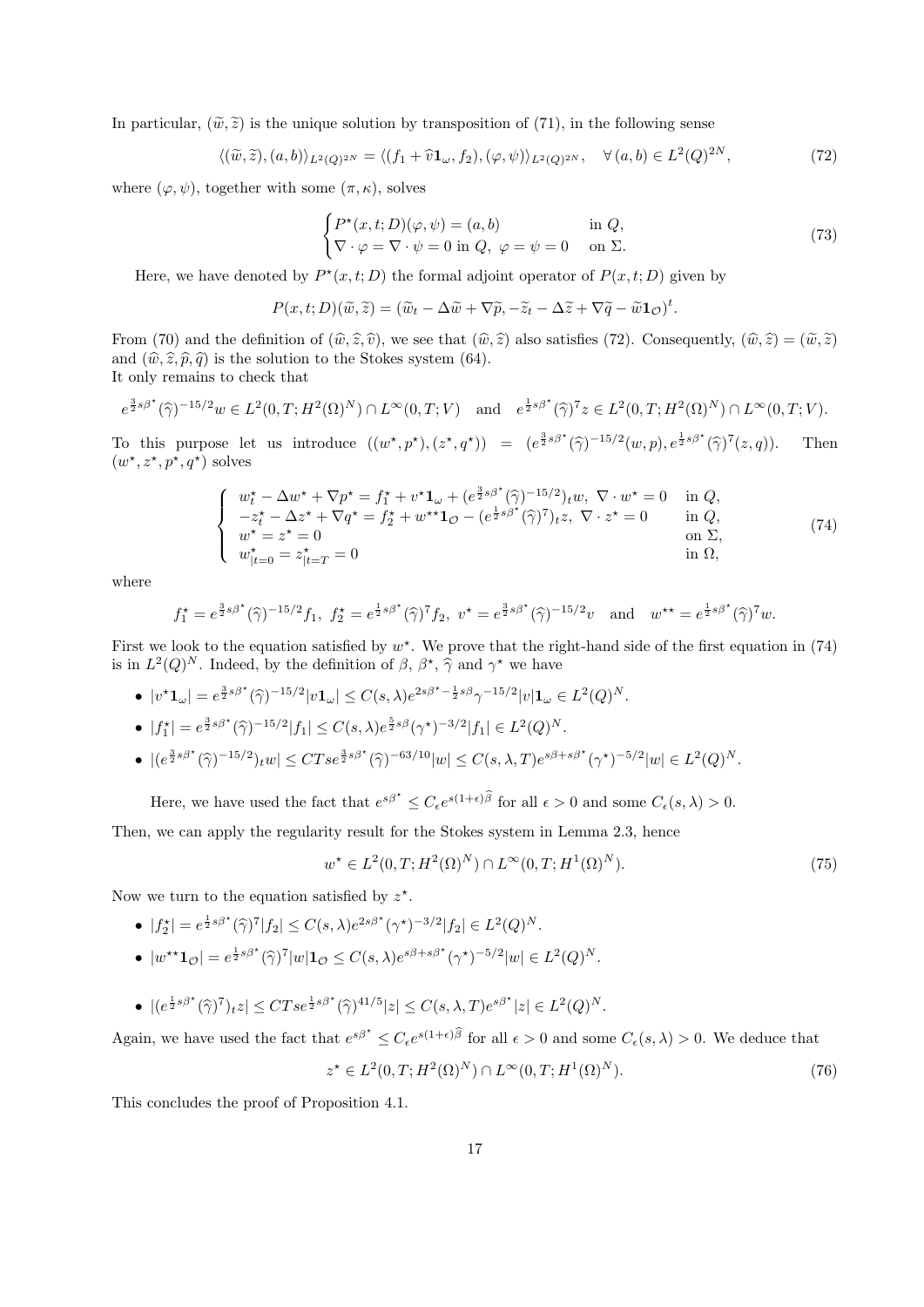### 5 Insensitizing controls for the Navier-Stokes system

In this section we give the proof of Theorem 1.1. Using similar arguments to those employed in [13], we will see that the result obtained in the previous section allows us to locally invert a nonlinear operator associated to the nonlinear system

$$
\begin{cases}\nw_t - \Delta w + (w, \nabla)w + \nabla p = f + v\mathbf{1}_\omega, \ \nabla \cdot w = 0 & \text{in } Q, \\
-z_t - \Delta z + (z, \nabla^t)w - (w, \nabla)z + \nabla q = w\mathbf{1}_\mathcal{O}, \ \nabla \cdot z = 0 & \text{in } Q, \\
w = z = 0 & \text{on } \Sigma, \\
w_{|t=0} = 0, \ z_{|t=T} = 0 & \text{in } \Omega.\n\end{cases}
$$
\n(77)

We will use the following form of Lyusternik theorem (see [1]) which is in fact an inverse mapping theorem:

**Theorem 5.1.** Let  $\mathcal{E}$  and  $\mathcal{G}$  be two Banach spaces and let  $\mathcal{A}: \mathcal{E} \mapsto \mathcal{G}$  satisfies  $\mathcal{A} \in C^1(\mathcal{E}; \mathcal{G})$ . Assume that  $e_0 \in \mathcal{E}$ ,  $\mathcal{A}(e_0) = h_0$  and  $\mathcal{A}'(e_0) : \mathcal{E} \mapsto \mathcal{G}$  is surjective. Then there exists  $\delta > 0$  such that, for every  $h \in \mathcal{G}$ satisfying  $||h - h_0||_{\mathcal{G}} < \delta$ , there exists a solution of the equation

$$
\mathcal{A}(e) = h, \quad e \in \mathcal{E}.
$$

We will be led to use this theorem with the space  $\mathcal{E} = \mathcal{E}^{s,\lambda}$ , with fixed s and  $\lambda$  like in Theorem 3.1 (so Lemma 4.1 holds),

$$
G = G_1 \times G_2 = L^2(e^{\frac{5}{2}s\beta^*}(\gamma^*)^{-3/2}; L^2(\Omega)^N) \times L^2(e^{2s\beta^*}(\gamma^*)^{-3/2}; L^2(\Omega)^N)
$$

and the operator

$$
\mathcal{A}(w,z,p,q,v) = (w_t - \Delta w + (w,\nabla)w + \nabla p - v\mathbf{1}_{\omega}, -z_t - \Delta z + (z,\nabla^t)w - (w,\nabla)z + \nabla q - w\mathbf{1}_{\mathcal{O}}), \quad \forall (w,z,p,q,v) \in \mathcal{E}.\tag{78}
$$

Since all the terms arising in the definition of A are linear, except for  $(w, \nabla)w$  and  $(z, \nabla^t)w-(w, \nabla)z$  (which are in fact bilinear), we only have to check that the terms  $(w, \nabla)w$  and  $(z, \nabla^t)w - (w, \nabla)z$  are well-defined and depend continuously on the data.

Proposition 5.1.  $\mathcal{A} \in C^1(\mathcal{E}; \mathcal{G})$ .

Proof of Proposition 5.1. We will prove that the bilinear operator

$$
((w^1, p^1, z^1, q^1, v^1), (w^2, p^2, z^2, q^2, v^2)) \rightarrow (w^1 \cdot \nabla) w^2,
$$

is continuous from  $\mathcal{E} \times \mathcal{E}$  to  $\mathcal{G}_1$ . If  $(w, z, p, q, v) \in \mathcal{E}$ , notice that

$$
e^{\frac{3}{2}s\beta^{\star}}(\widehat{\gamma})^{-15/2}w \in L^{2}(0,T;H^{2}(\Omega)^{N}) \cap L^{\infty}(0,T;V).
$$
\n(79)

Then, we deduce that

$$
e^{\frac{3}{2}s\beta^{\star}}(\hat{\gamma})^{-15/2}w^{1} \in L^{2}(0,T;H^{2}(\Omega)^{N}) \subset L^{2}(0,T;L^{\infty}(\Omega)^{N})
$$
 and  $e^{\frac{3}{2}s\beta^{\star}}(\hat{\gamma})^{-15/2}\nabla w^{2} \in L^{\infty}(0,T;L^{2}(\Omega)^{N\times N})$ 

thanks to the Sobolev embedding theorem. Consequently, we have

$$
\left\| e^{\frac{5}{2}s\beta^{\star}}(\gamma^{\star})^{-3/2}(w^1, \nabla)w^2 \right\|_{L^2(Q)^N} \leq C \left\| e^{\frac{3}{2}s\beta^{\star}}(\widehat{\gamma})^{-15/2}w^1 \right\|_{L^2(0,T;L^{\infty}(\Omega)^N)} \left\| e^{\frac{3}{2}s\beta^{\star}}(\widehat{\gamma})^{-15/2}w^2 \right\|_{L^{\infty}(0,T;H^1(\Omega)^N)}(80)
$$

and  $(w, \nabla)w$  is bilinear continuous from  $\mathcal{E} \times \mathcal{E}$  to  $\mathcal{G}_1$ . Arguing as before we are able to prove that

$$
((w^1, p^1, z^1, q^1, v^1), (w^2, p^2, z^2, q^2, v^2)) \to (w^1 \cdot \nabla) z^2
$$

and

$$
((w^1, p^1, z^1, q^1, v^1), (w^2, p^2, z^2, q^2, v^2)) \rightarrow (z^1 \cdot \nabla^t) w^2
$$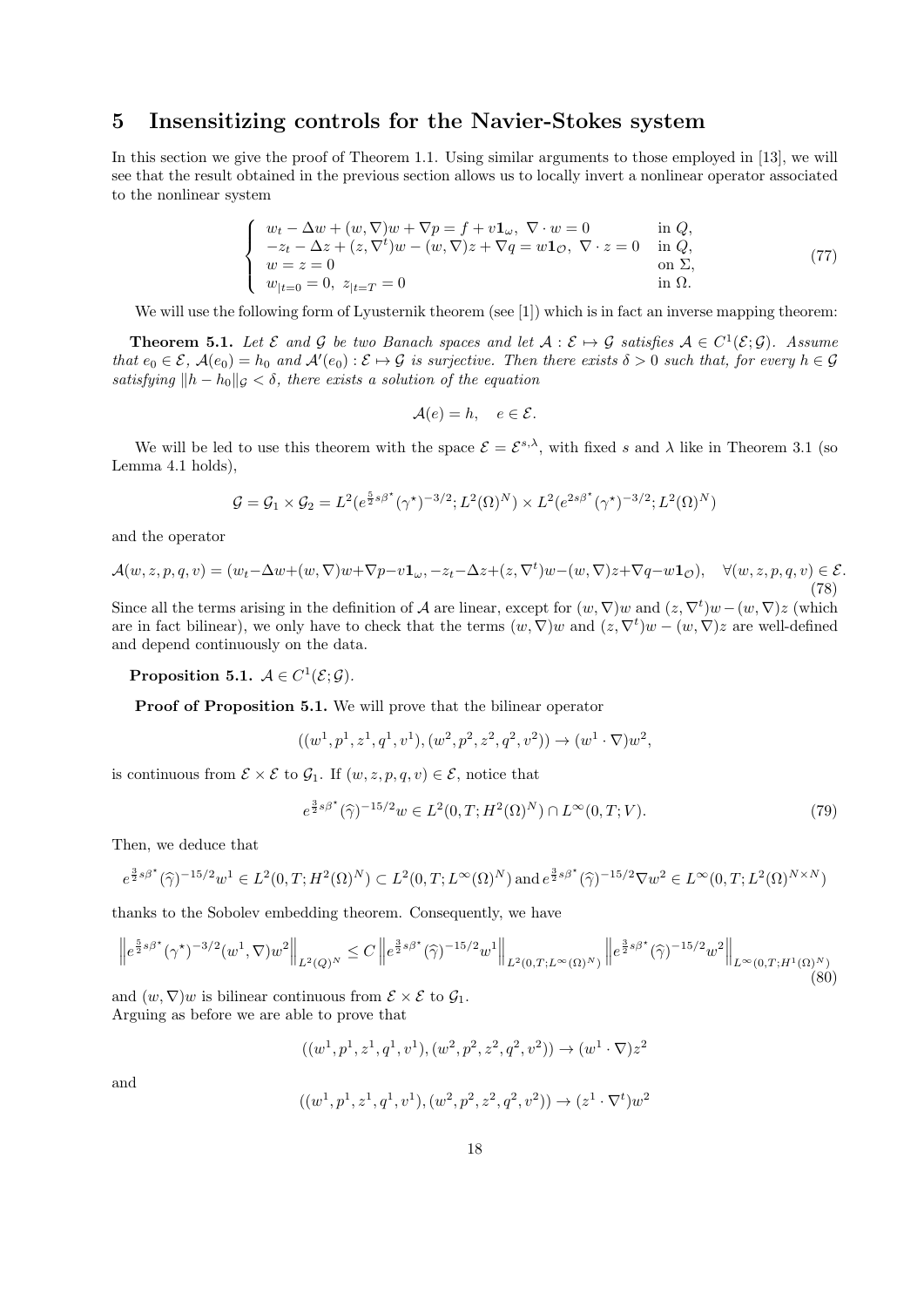are continuous from  $\mathcal{E} \times \mathcal{E}$  to  $\mathcal{G}_2$ . Indeed, for  $(w, z, p, q, v) \in \mathcal{E}$  we have

$$
e^{\frac{1}{2}s\beta^{\star}}(\widehat{\gamma})^{7}\nabla z \in L^{\infty}(0,T;L^{2}(\Omega)^{N\times N}) \quad \text{and} \quad e^{\frac{1}{2}s\beta^{\star}}(\widehat{\gamma})^{7}z \in L^{2}(0,T;L^{\infty}(\Omega)^{N}).\tag{81}
$$

Therefore,

e

$$
\left\|e^{2s\beta^{\star}}(\gamma^{\star})^{-3/2}(w^1,\nabla)z^2\right\|_{L^2(Q)^N} \leq C\left\|e^{\frac{3}{2}s\beta^{\star}}(\widehat{\gamma})^{-15/2}w^1\right\|_{L^2(0,T;L^{\infty}(\Omega)^N)}\left\|e^{\frac{1}{2}s\beta^{\star}}(\widehat{\gamma})^7z^2\right\|_{L^{\infty}(0,T;H^1(\Omega)^N)}
$$

and

$$
\left\|e^{2s\beta^{\star}}(\gamma^{\star})^{-3/2}(z^1,\nabla^t)w^2\right\|_{L^2(Q)^N}\leq C\left\|e^{\frac{1}{2}s\beta^{\star}}(\widehat{\gamma})^7z^1\right\|_{L^2(0,T;L^{\infty}(\Omega)^N)}\left\|e^{\frac{3}{2}s\beta^{\star}}(\widehat{\gamma})^{-15/2}w^2\right\|_{L^{\infty}(0,T;H^1(\Omega)^N)},
$$

since

$$
(\gamma^{\star})^{-3/2} \leq (\widehat{\gamma})^{-1/2}.
$$

Taking into account the continuous dependence with respect to the data, we have that these terms above are continuous from  $\mathcal{E} \times \mathcal{E}$  to  $\mathcal{G}_2$ .

This ends the proof of Proposition 5.1.

Finally, we can apply Theorem 5.1 for  $e_0 = 0 \in \mathcal{E}$  and  $h_0 = 0 \in \mathcal{G}$ . From the result obtained in Section 4, we deduce that  $\mathcal{A}'(0) : \mathcal{E} \mapsto \mathcal{G}$ , which is given by

$$
\mathcal{A}'(0)(w, z, p, q, v) = (w_t - \Delta w + \nabla p - v\mathbf{1}_{\omega}, -z_t - \Delta z + \nabla q - w\mathbf{1}_{\mathcal{O}}) \quad \forall (w, z, p, q, v) \in \mathcal{E},\tag{82}
$$

is surjective, that is to say  $\text{Im}(\mathcal{A}'(0)) = \mathcal{G}$ . In particular, since  $y_0 = 0$ , there exists  $\delta > 0$  such that, if  $||e^{C^{\star}/t^{m}}f||_{L^2(Q)^N} < \delta$ , then we can find a control v and a corresponding solution  $(w, z, p, q)$  to (1) satisfying  $z_{t=0} = 0$ . This concludes the proof of Theorem 1.1.

### References

- [1] V. M. Alekseev,V. M.Tikhomirov, S.V. Fomin, Optimal Control, Contemporary Soviet Mathematics, Consultants Bureau, New York, 1987, translated from the Russian by V.M. Volosov.
- [2] F. Ammar Khodja, A. Benabdallah, C. Dupaix, I. Kostin, Null-controllability of some systems of parabolic type by one control force, ESAIM Control Optim. Calc. Var., 11 (2005), pp. 426–448.
- [3] O. Bodart, C. Fabre, Controls insensitizing the norm of the solution of a semilinear heat equation, J. Math. Anal. Appl. **195(3)**(1995)658-683.
- [4] O. Bodart, M. González-Burgos, R. Pérez-García, Existence of insensitizing controls for a semilinear heat equation with a superlinear nonlinearity, Comm. Partial Differential Equations 29(7-8)(2004)39-72.
- [5] J.-M. Coron, S. Guerrero, Local null controllability of the two-dimensional Navier-Stokes system in the torus with a control force having a vanishing component, Journal de Mathématiques Pures et Appliquées (9) 92 (2009), no. 5, 528-545.
- [6] R. D´ager, Insensitizing controls for the 1-D wave equation. SIAM J. Control Optim. 45 (2006), no. 5, 1758–1768.
- [7] L. De Teresa, O. Kavian, Unique continuation principle for systems of parabolic equations. ESAIM: Control, Optimisation and Calculus of Variations, 16 (2010), pp 247-274.
- [8] L. De Teresa, Insensitizing controls for a semilinear heat equation, Comm. Partial Differential Equations  $25(1-2)(2000)39-72.$
- [9] L. De Teresa, E. Zuazua, Identification of the class of initial data for the insensitizing control of the heat equation. Commun. Pure Appl. Anal. 8 (2009), no. 1, 457-471.